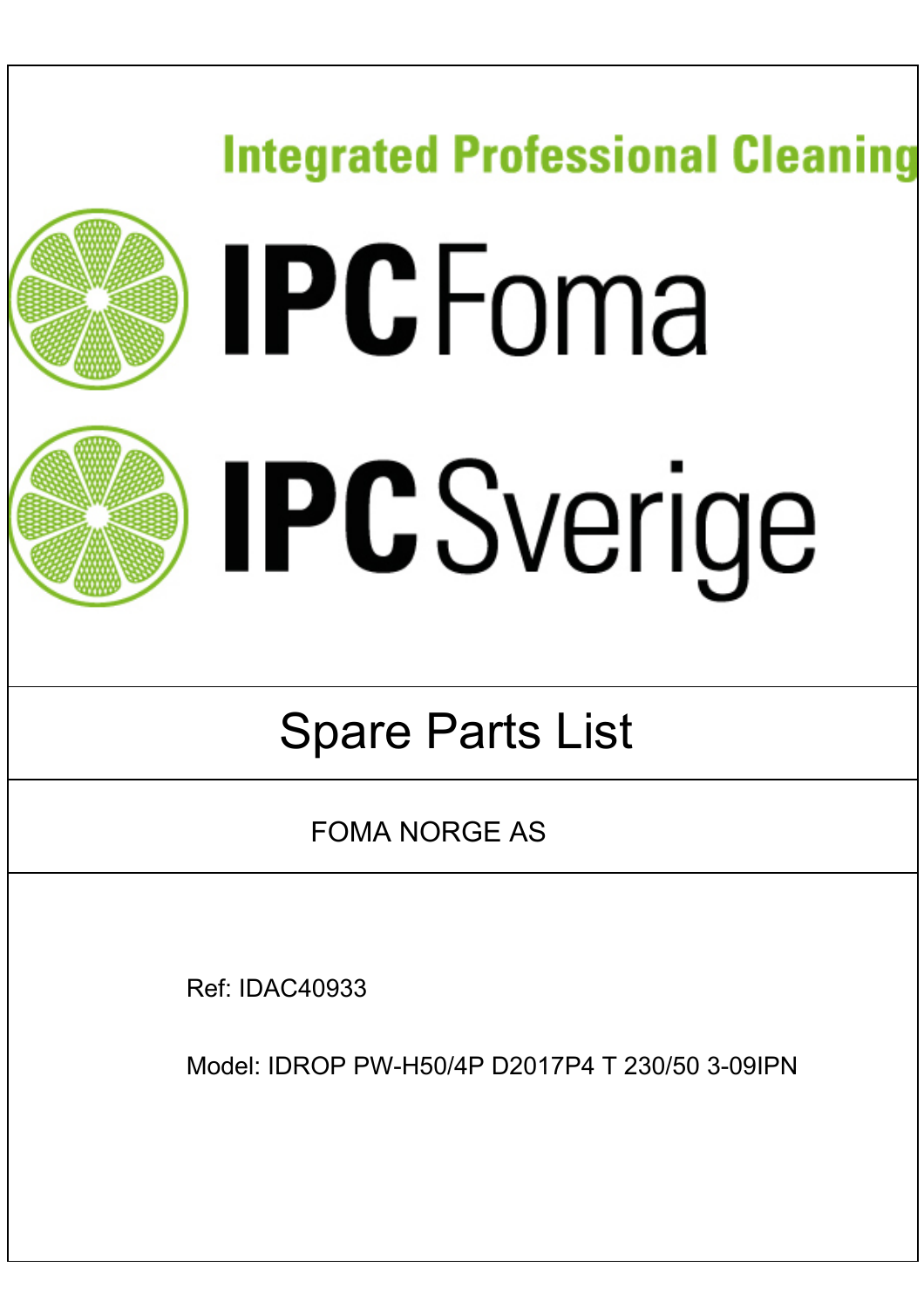# Table: CHASSIS & ACC. Progressive Number: 1



|                                 | Ref. K Part N.   | Customer Part N. | Description                               | Qty  | From    | valiulty.<br>To | Price                    |
|---------------------------------|------------------|------------------|-------------------------------------------|------|---------|-----------------|--------------------------|
| 0001                            | LAFN40761        |                  | <b>TROLLEY</b><br>PW-H50/7.5-4W BK.       | 1,00 |         |                 | --                       |
| 0002                            | RTRT40045        |                  | <b>WHEEL</b><br>D.300-D.25 FLY-IPC BK/GRN | 2,00 |         |                 | $\overline{\phantom{a}}$ |
| 0003                            | <b>VTRS09813</b> |                  | <b>WASHER</b><br>D.25                     | 4,00 |         |                 | $\overline{a}$           |
| 0005                            | <b>MEVR20906</b> |                  | <b>CABLE FASTNER KSM</b>                  | 1,00 |         |                 | --                       |
| 0006                            | LAFN40683        |                  | MOTOR SUPPORT PW-H35 7.5Hp ZC.            | 1,00 |         |                 | $\overline{\phantom{a}}$ |
| 0008                            | LAFN40685        |                  | <b>SUPPORT</b><br>PW-H35/7.5 PS.ZC.       | 1,00 |         |                 | $\overline{\phantom{a}}$ |
| 0009                            | LAFN40835        |                  | <b>PW-H35 PM.2 ZC</b><br><b>BRACKET</b>   | 1,00 |         |                 | --                       |
| 0010                            | <b>MPVR40704</b> |                  | BLACK COVER PW-H35/7.5 INF.PP             | 1,00 |         |                 | $\overline{a}$           |
| 0011                            | <b>MPVR40791</b> |                  | <b>TANK</b><br>PW-H50 PI. PEHD BK.        | 1.00 |         |                 | $\overline{\phantom{a}}$ |
| 0012                            | <b>PVVR11806</b> |                  | DISCHARGE CAP FLL                         | 2,00 |         |                 | $\overline{\phantom{a}}$ |
| 0013                            | MPVR40540        |                  | PW-H35 ABS BK.<br><b>BOX COVER</b>        | 1,00 |         |                 | $\overline{\phantom{a}}$ |
| $\overline{00}$ 14              | MPVR40784        |                  | CONTROL BOX PW-H35 C/F.TH ABS BK.         | 1,00 |         |                 | --                       |
| 0015                            | GUGO25527        |                  | O-RING<br>D. 14 X 3 NBR 70SH              | 2,00 |         |                 | $\overline{a}$           |
| 0016                            | <b>MPVR23482</b> |                  | TEC. TUV<br><b>TAIL PIECE</b>             | 1,00 |         |                 | --                       |
| 0017                            | MPVR40776        |                  | <b>TAIL PIECE</b><br>THERM.PW-H28 ADV.    | 1,00 |         | 10/2016         | --                       |
| $\overline{\mathbf{s}}$<br>0017 | MPVR40843        |                  | <b>TAIL PIECE</b><br>THERM.PW-H PL        | 1,00 | 11/2016 |                 | $\overline{\phantom{a}}$ |
| 0018<br>-S                      | MPVR41903        |                  | <b>THICKNESS</b><br>TERM.IM.PA66          | 1,00 |         |                 | --                       |
| 0019                            | LAFN46067        |                  | <b>SUPPORT</b><br>L.60 P176               | 2,00 |         |                 | --                       |
| 0020                            | <b>MPVR40542</b> |                  | <b>ANT. PANEL</b><br>PW-H35 ABS BK.       | 1,00 |         |                 | $\overline{\phantom{a}}$ |
| 0021                            | LAFN40561        |                  | JUNCTION BOARD PW-H35 ZC.                 | 1,00 |         |                 | $\overline{a}$           |
| 0022                            | <b>MPVR49057</b> |                  | <b>BLACK KNOB</b><br>P176-M.RACE PA6      | 3,00 |         |                 | --                       |
| 0023                            | <b>MPVR40537</b> |                  | <b>HUB CAP</b><br>D. 260 RT/H35 V.368C    | 2,00 |         | 09/2015         | --                       |
| 0023                            | MPVR40734        |                  | <b>HUB CAP</b><br>D.50 G-48/IPC GR.368C   | 4,00 | 10/2015 |                 | --                       |
| 0023                            | MPVR40535        |                  | <b>HUB CAP</b><br>D. 305 RT/H35 V.368C    | 2,00 |         | 09/2015         | $\overline{\phantom{a}}$ |
| 0024                            | MPVR40702        |                  | GREEN COVER PW-H35/7.5 SUP.PP GR.368C     | 1,00 |         |                 | $\overline{\phantom{a}}$ |
| 0024                            | <b>VTVR40048</b> |                  | <b>HANDWHEEL</b><br>M 5MAX10 B.193/18 P   | 1,00 |         |                 | --                       |
| 0024                            | <b>FSVR62795</b> |                  | <b>PLATE</b><br>DI FISSAGGIO RPD0074      | 2,00 |         |                 | $\overline{\phantom{a}}$ |
| 0025                            | MPVR40485        |                  | <b>RUBBER</b><br>PW-H35 15-20BK.          | 1,00 |         |                 | --                       |
| 0025                            | MPVR40534        |                  | PW-H35 PP BK.<br>PIN                      | 2,00 |         |                 | $\overline{a}$           |
| 0026                            | MPVR40539        |                  | <b>DOOR</b><br>PW-H35 PPL NT.             | 1,00 |         |                 | $\overline{\phantom{a}}$ |
| 0027                            | MPVR40660        |                  | PW-H35 PPL BK.<br><b>DOOR</b>             | 1,00 |         |                 | $\overline{\phantom{a}}$ |
| 0028                            | MPVR40661        |                  | <b>DOOR</b><br>PW-H35 PPL BK. PST         | 1,00 |         |                 | $\overline{\phantom{a}}$ |
| 0029                            | MPVR40532        |                  | <b>DOOR</b><br>PW-H35 PPL BK.INF.         | 1,00 |         |                 | $\overline{\phantom{a}}$ |
| 0030                            | MPVR40533        |                  | TOOL HOLDER PW-H35 PP BK.                 | 1,00 |         |                 | $\overline{\phantom{a}}$ |
| 0031                            | <b>MPVR40187</b> |                  | <b>TANK CAP</b><br>P215 PEHD C/F.         | 2,00 |         |                 | $\overline{\phantom{a}}$ |
| 0032                            | LCPR12983        |                  | DOUBLE EXTENS. PD 70                      | 1,00 |         |                 | --                       |
| 0033                            | <b>UGLN49987</b> |                  | <b>NOZZLE</b><br>LECH 1/4 15045           | 1,00 |         |                 | --                       |
| 0034                            | IPPR40020        |                  | <b>GRIP</b><br>G 6000+P.330 +M22 SW.M V   | 1,00 |         |                 | --                       |
| 0035                            | <b>TBAP44379</b> |                  | R1 MT 20 5/16" C/2 IRV ZC<br>H.P. HOSE    | 1.00 |         |                 | $\overline{a}$           |

Date: 07/02/2017 **Date: 07/02/2017** Page: 1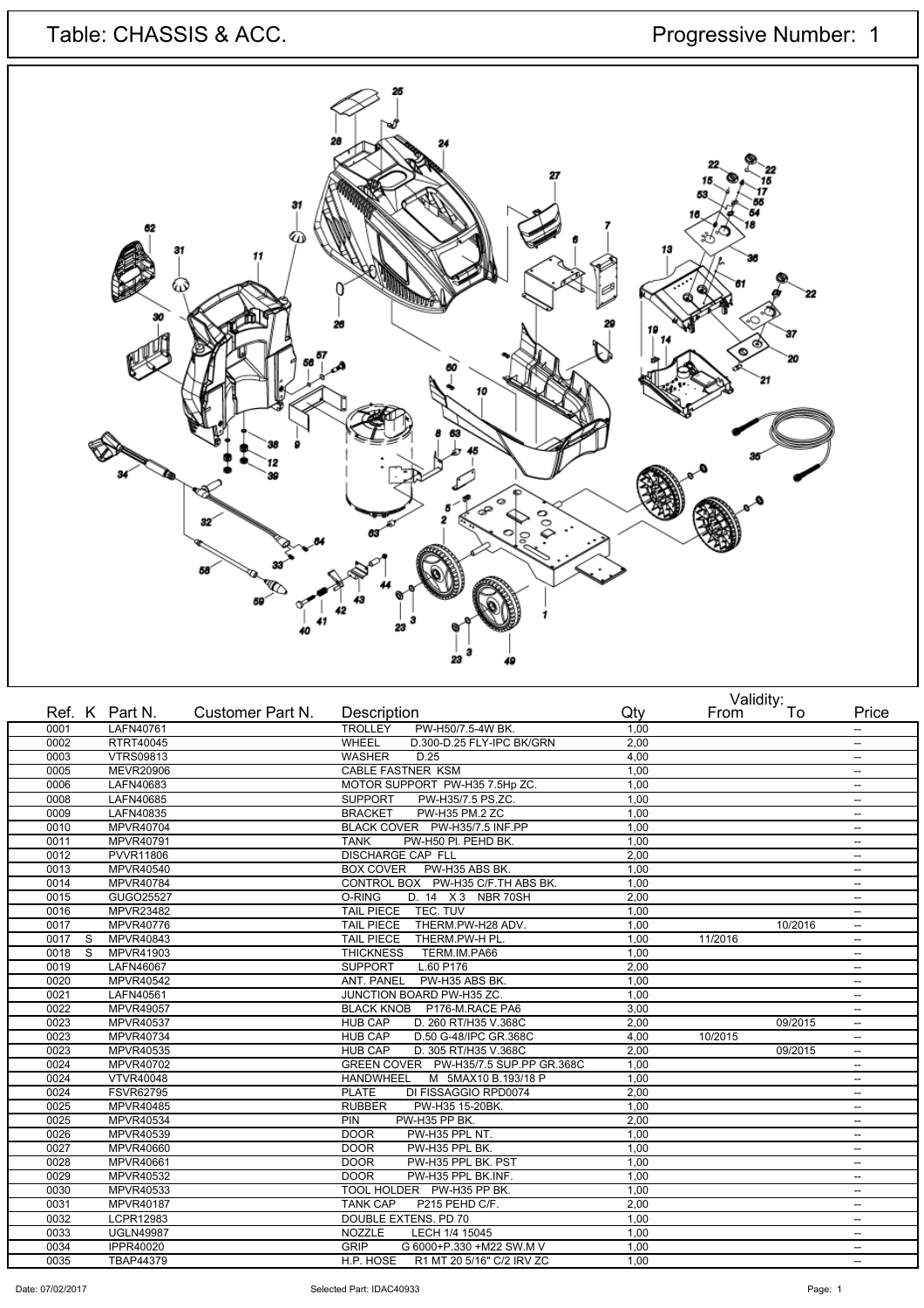# Table: CHASSIS & ACC. Progressive Number: 1



|                      | Ref. K Part N.   | Customer Part N. | Description                           | Qty  | From    | valldlly.<br>To | Price                    |
|----------------------|------------------|------------------|---------------------------------------|------|---------|-----------------|--------------------------|
| 0036                 | ETET40820        |                  | LABEL<br>PW-H50/7.5 ELETT.PLUS        | 1,00 |         |                 | $\overline{\phantom{a}}$ |
| 0037                 | ETET40556        |                  | LABEL<br>PW-H35 IDR.                  | 1.00 |         |                 | --                       |
| 0038                 | GUGO11489        |                  | <b>GASKET</b><br>D.22X1.5             | 2,00 |         |                 | $\overline{\phantom{a}}$ |
| 0039                 | <b>MPVR20187</b> |                  | <b>RING NUT</b><br>M 39 X 3           | 2,00 |         |                 | $\overline{\phantom{a}}$ |
| 0040                 | <b>VTVT14480</b> |                  | TE M 8X80 ZINC, UNI<br><b>SCREW</b>   | 1.00 |         |                 | $\overline{\phantom{a}}$ |
| 0041                 | <b>MLML11917</b> |                  | <b>SPRING</b><br>D. 14.5 X24 X2.2     | 1.00 |         |                 | --                       |
| 0042                 | MPVR40751        |                  | H28/4W<br><b>TRIGGER</b>              | 1,00 |         |                 | $\overline{\phantom{a}}$ |
| 0043                 | LAFN40762        |                  | PW-H50/4W BK.<br><b>BRACKET</b>       | 1,00 |         |                 | $\overline{\phantom{a}}$ |
| 0044                 | <b>VTDD00492</b> |                  | M <sub>8</sub> ZINC<br><b>NUT</b>     | 1,00 |         |                 | -−                       |
| 0045                 | LAFN40609        |                  | <b>FOOT</b><br>PW-H35/4W              | 1,00 |         |                 | $\overline{\phantom{a}}$ |
| 0049                 | RTRT40043        |                  | WHEEL<br>D.250-D.25X 65 RES BK/GRN    | 2,00 |         |                 | $\overline{\phantom{a}}$ |
| 0053<br>S            | <b>VTVR40014</b> |                  | CH. 7 X 10 M4M/M4F NIK.<br><b>PIN</b> | 2,00 |         |                 | $\sim$                   |
| 0054<br>S            | LAFN40763        |                  | <b>PLATE</b><br>PW-H28 POT. IX        | 1,00 |         |                 | $\overline{\phantom{a}}$ |
| <sub>S</sub><br>0055 | LAFN40916        |                  | D. 6-9 L=8 BZ.SINT.<br><b>BUSHING</b> | 1,00 | 11/2016 |                 | $\overline{\phantom{a}}$ |
| 0055                 | <b>VTVR40053</b> |                  | <b>RING</b><br>D. 6X 6 ZC.            | 1,00 |         | 10/2016         | --                       |
| 0056                 | GUGO01056        |                  | D. 18.72 X 2.62 NBR 70SH<br>O-RING    | 1,00 |         |                 | -−                       |
| 0057                 | GUGO01197        |                  | O-RING<br>D. 22.22 X 2.62 NBR 70SH    | 1,00 |         |                 | $\overline{\phantom{a}}$ |
| 0057                 | <b>VTRS40960</b> |                  | <b>WASHER</b><br>D.13.5X19 X4 AL.     | 1,00 | 12/2015 |                 | $\overline{\phantom{a}}$ |
| 0059                 | <b>LCTE40027</b> |                  | <b>HEAD</b><br>TPR25 1/4F 045 D.YI.   | 1,00 |         |                 | $\overline{\phantom{a}}$ |
| 0060                 | LAFN40687        |                  | PW-H35/7.5 ZC.<br><b>BRACKET</b>      | 1,00 |         |                 | $\overline{\phantom{a}}$ |
| 0061                 | LAFN40686        |                  | SUPPORT BRACKETPW-H35/7.5 ZC.         | 1.00 |         |                 | $\overline{\phantom{a}}$ |
| 0062                 | LAFN40695        |                  | B.TANK BRACKET PW-H35/7.5 BK.         | 1,00 |         |                 | $\overline{\phantom{a}}$ |
| 0063                 | LAFN40684        |                  | <b>SUPPORT</b><br>PW-H35/7.5 AN.ZC.   | 1,00 |         |                 | --                       |
| 0064                 | <b>UGLN49997</b> |                  | <b>NOZZLE</b><br>LECH 1/4 25075       | 1,00 |         |                 | $\overline{\phantom{a}}$ |
| 0064                 | <b>MPVR28554</b> |                  | CABLE FASTNER ELT                     | 1,00 |         |                 | $\overline{\phantom{m}}$ |
| 0064                 | <b>VTVT13234</b> |                  | TCB-TC 3.5X19 NIK<br><b>SCREW</b>     | 2,00 |         |                 | $\overline{\phantom{a}}$ |
| 0066                 | MPVR40701        |                  | HOSE SUPPORT PW-H35 PP BK.            | 1.00 |         |                 | --                       |
|                      |                  |                  |                                       |      |         |                 |                          |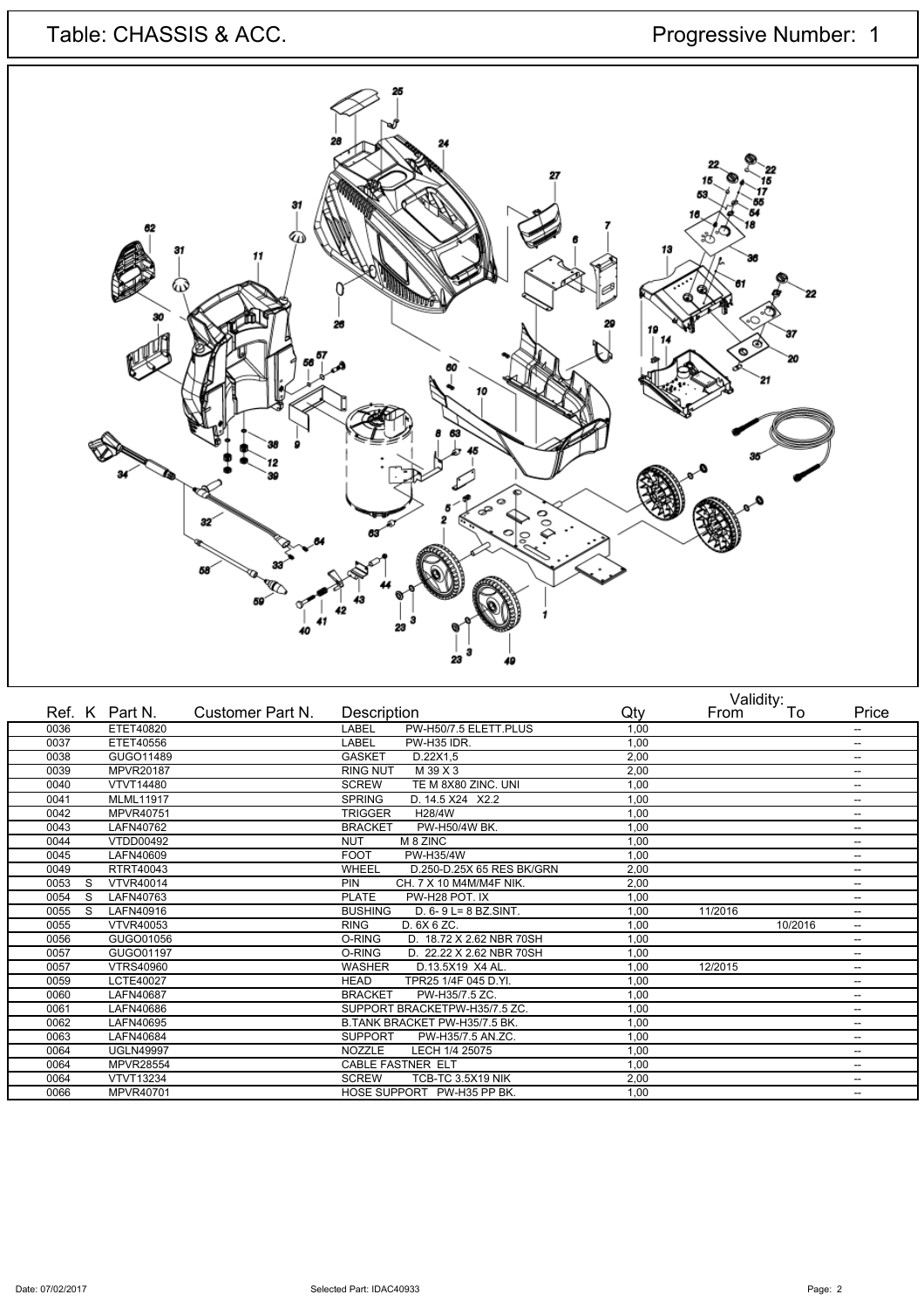Table: PUMP MOT.CONNE. Table: PUMP MOT.CONNE.



|      |                         | Ref. K Part N.<br>Customer Part N. | Description                                 | Qty  | <b>From</b> | Valiully.<br>To | Price                    |
|------|-------------------------|------------------------------------|---------------------------------------------|------|-------------|-----------------|--------------------------|
| 0001 |                         | MEPD45940                          | DESCALING PUMP NME 1 24V 50/60HZ            | 1.00 |             |                 | $\overline{\phantom{a}}$ |
| 0002 |                         | <b>TBBP00058</b>                   | L.P. HOSE<br>$D.4 - 7$                      | 0.90 |             |                 | $\overline{\phantom{a}}$ |
| 0003 |                         | <b>FSVR00427</b>                   | <b>CLAMP</b><br>D. 12 CLIC 66-110           | 4.00 |             |                 | $\overline{\phantom{a}}$ |
| 0004 |                         | <b>MLML02623</b>                   | <b>SPRING</b><br><b>IMT</b>                 | 1,00 |             |                 | $\overline{\phantom{a}}$ |
| 0005 |                         | <b>TBBP40082</b>                   | L=1850 1/2M 0° -D.16X26<br>L.P. HOSE        | 1.00 |             |                 | $\overline{\phantom{a}}$ |
| 0006 |                         | <b>RCDS49875</b>                   | 1/2"X 6 CH.27 OT.<br><b>RING NUT</b>        | 1,00 |             |                 | $\overline{\phantom{a}}$ |
| 0007 |                         | <b>VTRS00549</b>                   | <b>WASHER</b><br>D.21,5X27X1.5 (1/2) RM     | 1.00 |             |                 | $\overline{\phantom{a}}$ |
| 0008 | - S                     | <b>RCDS40164</b>                   | CONNECTOR L=285 2X3/8M CN. ZC.              | 1,00 |             |                 | $\overline{\phantom{a}}$ |
| 0008 | $\overline{\mathbf{s}}$ | <b>RCIN03753</b>                   | MALE COUPLING M22-3/8 M-FA                  | 1,00 |             |                 | $\overline{\phantom{a}}$ |
| 0008 |                         | <b>KTRI40386</b>                   | KITP<br>13-14 PW-H50/PM NTC                 | 1,00 |             |                 | $\overline{\phantom{a}}$ |
| 0008 | -S                      | <b>RCDS21118</b>                   | <b>CONNECTOR</b><br><b>KSM</b>              | 1,00 |             |                 | $\overline{\phantom{a}}$ |
| 0008 | - S                     | RCDS21119                          | <b>KSM</b><br><b>NUT</b>                    | 1,00 |             |                 | $\overline{\phantom{a}}$ |
| 0008 | $\overline{s}$          | <b>RCDS40230</b>                   | CONNECTOR G 3/8F-1/4-P/NTC C.27             | 1,00 |             |                 | $\overline{\phantom{a}}$ |
| 0009 |                         | <b>TBAP40161</b>                   | HOSE-FITTING 3/8 R2 L=755 3/8OC.-PM26       | 1.00 |             |                 | $\overline{\phantom{a}}$ |
| 0010 |                         | <b>VTRS40960</b>                   | <b>WASHER</b><br>D.13.5X19 X4 AL.           | 1,00 |             |                 | $\overline{\phantom{a}}$ |
| 0011 |                         | <b>VVSC47427</b>                   | <b>VALVE</b><br>MG 1000 G1/4M-M D.8 250B    | 1.00 |             |                 | $\overline{\phantom{a}}$ |
| 0012 |                         | <b>RCDS00593</b>                   | <b>SUMP</b><br>IM 0-120 L=50                | 1,00 |             |                 | $\overline{\phantom{a}}$ |
| 0013 |                         | MOTR40053                          | 3PH MOTOR   H35 HP7.5 23-400/50k RR/K       | 1.00 |             |                 | $\overline{\phantom{a}}$ |
| 0014 |                         | PPAP40058                          | <b>PUMP</b><br>RR 15.20 DX N                | 1,00 |             |                 | $\overline{\phantom{a}}$ |
| 0015 |                         | MPVR40589                          | BLACK KNOB ST 260 IPC                       | 1,00 |             |                 | $\overline{\phantom{a}}$ |
| 0015 |                         | <b>VVAZ40062</b>                   | <b>VALVE</b><br>VRF-2 AR-R AF S/I. RG       | 1,00 |             |                 | $\overline{\phantom{a}}$ |
| 0016 |                         | <b>RCVR40153</b>                   | 3/4"-1/2" M OT.<br><b>ELBOW</b>             | 1.00 | 05/2015     |                 | $\overline{\phantom{a}}$ |
| 0017 |                         | <b>RCVR72833</b>                   | <b>ELBOW</b><br>3/8"-1/4" M/F A.P.Cn OTT.   | 1,00 |             |                 | $\overline{\phantom{a}}$ |
| 0018 |                         | <b>RCVR02606</b>                   | <b>REDUCTION</b><br>1/2-1/4 M/F             | 1.00 |             |                 | $\overline{\phantom{a}}$ |
| 0019 |                         | <b>RCDS46072</b>                   | VALVE BODY N/R 1/4F-1/4 P176 OT             | 1,00 |             |                 | $\overline{\phantom{a}}$ |
| 0020 |                         | <b>MLML21505</b>                   | <b>SPRING</b><br>D. 8 X5 X0.3               | 1.00 |             |                 | $\overline{\phantom{a}}$ |
| 0021 |                         | <b>SFVR04274</b>                   | <b>BALL</b><br>D. 7/32                      | 1,00 |             |                 | $\overline{\phantom{a}}$ |
| 0022 |                         | GUGO01055                          | O-RING<br>D. 5.28 X 1.78 VIT 70SH           | 1.00 |             |                 | $\overline{\phantom{a}}$ |
| 0023 |                         | GUGO01036                          | O-RING<br>D. 10.82 X 1.78 NBR 70SH          | 1,00 |             |                 | $\overline{\phantom{a}}$ |
| 0024 |                         | <b>RCDS10546</b>                   | <b>VALVE SEAT</b><br>1/4M + PG, D.3-7.5 OTT | 1.00 |             |                 | $\overline{\phantom{a}}$ |
| 0025 |                         | <b>RCGR01387</b>                   | PLASITC BALL D.104                          | 1,00 |             |                 | $\overline{\phantom{a}}$ |
| 0026 |                         | <b>RCGR10358</b>                   | <b>TAP</b><br><b>UG. D. 7</b>               | 1,00 |             |                 | $\overline{\phantom{a}}$ |
| 0027 |                         | FSVR00431                          | <b>CLAMP</b><br>D. 16-25                    | 1,00 |             |                 | $\overline{\phantom{a}}$ |
| 0028 |                         | TBBP40081                          | L.P. HOSE<br>L=1130 3/4F 0°-LIB.            | 1,00 |             |                 | $\overline{\phantom{a}}$ |
| 0029 |                         | <b>MPVR22117</b>                   | WATER TANK FUT PPL BK.                      | 1,00 |             |                 | $\overline{\phantom{a}}$ |
| 0030 |                         | <b>MPVR40699</b>                   | TANK COVER FUT PPL C/FR.BK.                 | 1,00 |             |                 | $\overline{\phantom{a}}$ |
| 0031 |                         | RCDS10357                          | HOSE FITTING FUT 90°                        | 1.00 |             |                 | $\overline{\phantom{a}}$ |
| 0033 |                         | MPVR40698                          | <b>TANK</b><br>KSM C/PE.                    | 1,00 |             |                 | $\overline{\phantom{a}}$ |
| 0034 |                         | MPVR40739                          | <b>TANK CAP</b><br><b>KSM D.36.2</b>        | 1.00 |             |                 | $\overline{\phantom{a}}$ |

Date: 07/02/2017 Page: 2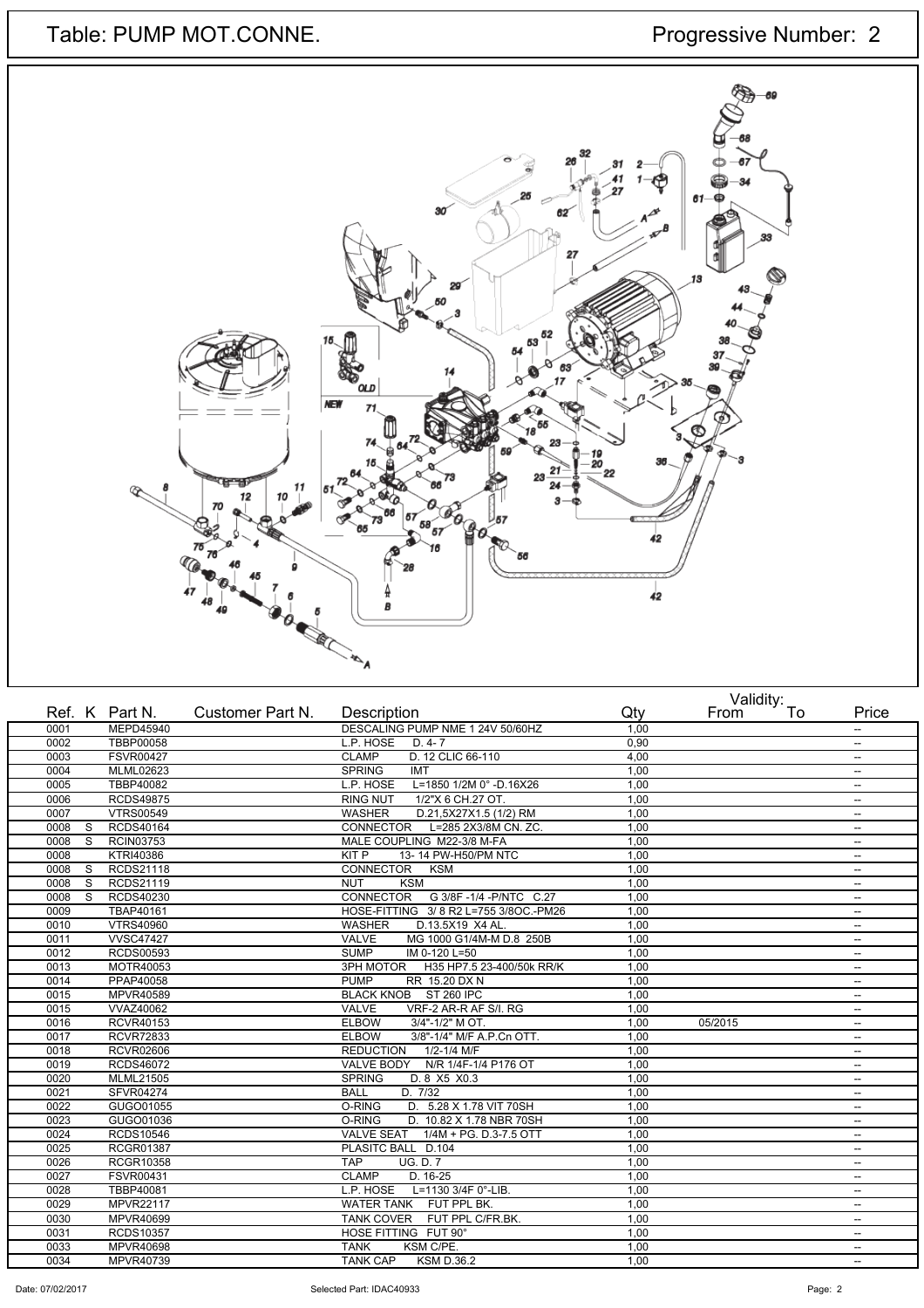Table: PUMP MOT.CONNE. Table: PUMP MOT.CONNE.



|      | Ref. K Part N.   | Customer Part N. | Description                               | Qty  | From | Valiuly.<br>To | Price                    |
|------|------------------|------------------|-------------------------------------------|------|------|----------------|--------------------------|
| 0035 | MNMN18650        |                  | PRESSURE GAUGE 0-300 D.40                 | 1,00 |      |                | --                       |
| 0036 | TBAP40113        |                  | POLYAMIDE HOSE L=420 1/4F GR.-1/8F MN.    | 1,00 |      |                | $\overline{\phantom{a}}$ |
| 0037 | GUGO08071        |                  | O-RING<br>D. 4.48 X 1.78 NBR 70SH         | 1,00 |      |                | $\overline{a}$           |
| 0038 | GUGO12183        |                  | O-RING<br>D. 23.4 X 3.53 VIT 70SH         | 1,00 |      |                | --                       |
| 0039 | <b>RCGR08069</b> |                  | <b>TAP BODY</b><br>DET. PRT               | 1,00 |      |                | --                       |
| 0040 | <b>RCGR08070</b> |                  | <b>ADJUSTER</b><br><b>PRT</b>             | 1,00 |      |                | --                       |
| 0041 | RCDS10356        |                  | <b>RING NUT</b><br><b>FUT</b>             | 1,00 |      |                | $\overline{\phantom{a}}$ |
| 0042 | TBBP00051        |                  | DETERGENT HOSE D. 6-12                    | 1,20 |      |                | --                       |
| 0042 | <b>TBBP00051</b> |                  | DETERGENT HOSE D. 6-12                    | 0.77 |      |                | --                       |
| 0043 | <b>MLML08068</b> |                  | <b>SPRING</b><br>D.1,5 L.23               | 1,00 |      |                | $\overline{a}$           |
| 0044 | <b>VTRS00548</b> |                  | D.17,5X23X1,5 (3/8)RM<br><b>WASHER</b>    | 1,00 |      |                | --                       |
| 0045 | FTAC30214        |                  | <b>FILTER</b><br>D.15X67                  | 1,00 |      |                | --                       |
| 0046 | GUGO37736        |                  | D. 10-19 X 5 70SH<br><b>GASKET</b>        | 1,00 |      |                | $\overline{a}$           |
| 0047 | <b>RCVR29600</b> |                  | <b>PTC 3/4 F</b><br><b>SOCKET</b>         | 1,00 |      |                | --                       |
| 0048 | <b>RCVR29602</b> |                  | CONNECTOR<br>D. 1/2"-5/8" PTC             | 1,00 |      |                | --                       |
| 0049 | <b>RCVR37806</b> |                  | <b>REDUCTION</b><br>PTC 3/4-1/2 M/F       | 1,00 |      |                | --                       |
| 0050 | RCVR40113        |                  | HOSE FITTING 1/8 M D. 5-7 NIK             | 2,00 |      |                | $\overline{a}$           |
| 0051 | RCDS40172        |                  | <b>SCREW</b><br>3/8 VRF-2 OT 4F.          | 1,00 |      |                | --                       |
| 0052 | GUGO21339        |                  | O-RING<br>D. 29.82 X 2.62 VIT 70SH        | 1,00 |      |                | --                       |
| 0053 | <b>RCDS25578</b> |                  | IP WW141 OT.<br><b>BUSHING</b>            | 1,00 |      |                | --                       |
| 0054 | GUGO21337        |                  | O-RING<br>D. 25.07 X 2.62 VIT 70SH        | 1,00 |      |                | --                       |
| 0055 | <b>RCVR00573</b> |                  | <b>ELBOW</b><br>1/4" M/F A10              | 1,00 |      |                | --                       |
| 0056 | <b>RCDS14384</b> |                  | <b>SCREW</b><br>G 3/8 VSP 180             | 1,00 |      |                | --                       |
| 0057 | <b>VTRS00548</b> |                  | <b>WASHER</b><br>D.17,5X23X1,5 (3/8)RM    | 3,00 |      |                | $\overline{a}$           |
| 0058 | RCDS40692        |                  | <b>CONNECTOR</b><br>O. 3/8 - G1/4F L=28.5 | 1,00 |      |                | --                       |
| 0059 | <b>RCDS00607</b> |                  | $1/4 - 1/4$<br><b>NIPPLE</b><br><b>SV</b> | 1,00 |      |                | --                       |
| 0062 | TBBP17436        |                  | D.12-14 RILSAN NT.<br>L.P. HOSE           | 0,17 |      |                | --                       |
| 0063 | <b>MFVR21309</b> |                  | COUNTERFLANGE MEC 90-100-112              | 1,00 |      |                | $\overline{\phantom{a}}$ |
| 0064 | GUGO03510        |                  | O-RING<br>D. 12.37 X 2.62 NBR 70SH        | 2,00 |      |                | --                       |
| 0065 | RCDS40171        |                  | <b>SCREW</b><br>G 1/2 VRF-2 OT. 2F.       | 1,00 |      |                | --                       |
| 0066 | GUGO01048        |                  | O-RING<br>D. 15.88 X 2.62 NBR 70SH        | 2,00 |      |                | $\overline{a}$           |
| 0067 | GUGO89386        |                  | O-RING<br>D. 30 X 5 NBR 70SH              | 1,00 |      |                | $\overline{\phantom{a}}$ |
| 0068 | MPVR40700        |                  | <b>MANIFOLD</b><br>A.CLCL PW-H35 PP NT.   | 1,00 |      |                | --                       |
| 0069 | MPVR40187        |                  | P215 PEHD C/F.<br><b>TANK CAP</b>         | 1,00 |      |                | --                       |
| 0070 | LAFN40832        |                  | "U" SIST.NTC PW-H INX<br><b>PLUG</b>      | 1,00 |      |                | --                       |
| 0075 | GUGO27030        |                  | O-RING<br>D. 6 X3 VIT 70SH                | 1,00 |      |                | --                       |
| 0076 | GUVR40089        |                  | ANTI-EXTR.RING D. 6.6X11.9X1.5 PTFE       | 1,00 |      |                | $\overline{\phantom{a}}$ |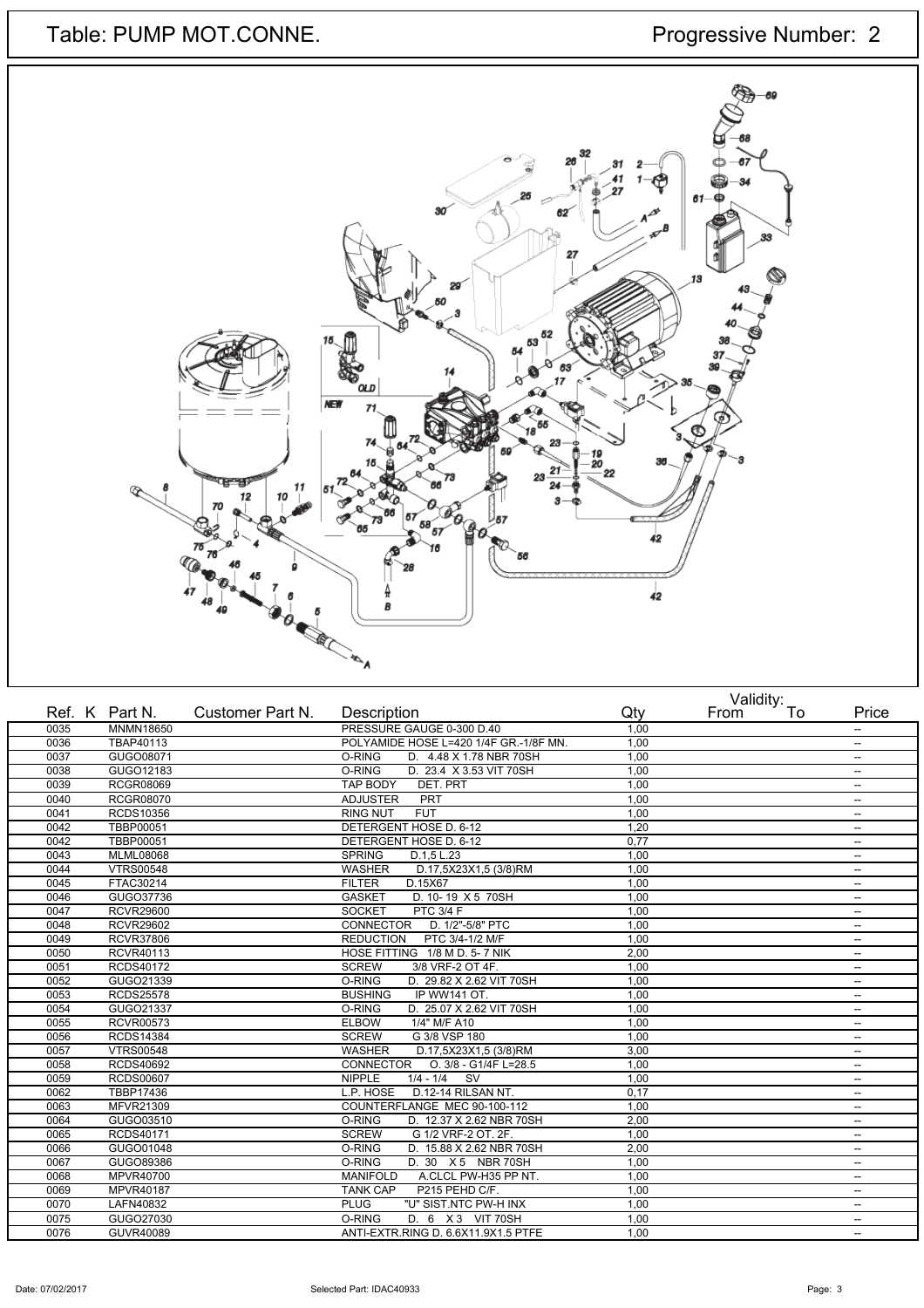Table: PUMP MOT.CONNE. Table: PUMP MOT.CONNE. 6 62 B  $-19$ <br> $-20$ <br> $-22$ 23 24 10  $12$  $\frac{1}{42}$ B **CALLAN** 

| Ref<br>Part N.<br>$\overline{\phantom{a}}$<br>лıst<br>N<br>ΉΙ | scription<br>Jes. |                                             | Arance<br>⊶י<br>- 5115                          | –<br>Price |
|---------------------------------------------------------------|-------------------|---------------------------------------------|-------------------------------------------------|------------|
| 0008<br>FRI40386<br>27T                                       | KIT               | $\frac{1}{2}$<br>וום<br>" " " N i C<br>IVI. | 0008 0008<br>0008<br>0008 0008<br>0.005<br>0008 | $-$        |
|                                                               |                   |                                             |                                                 |            |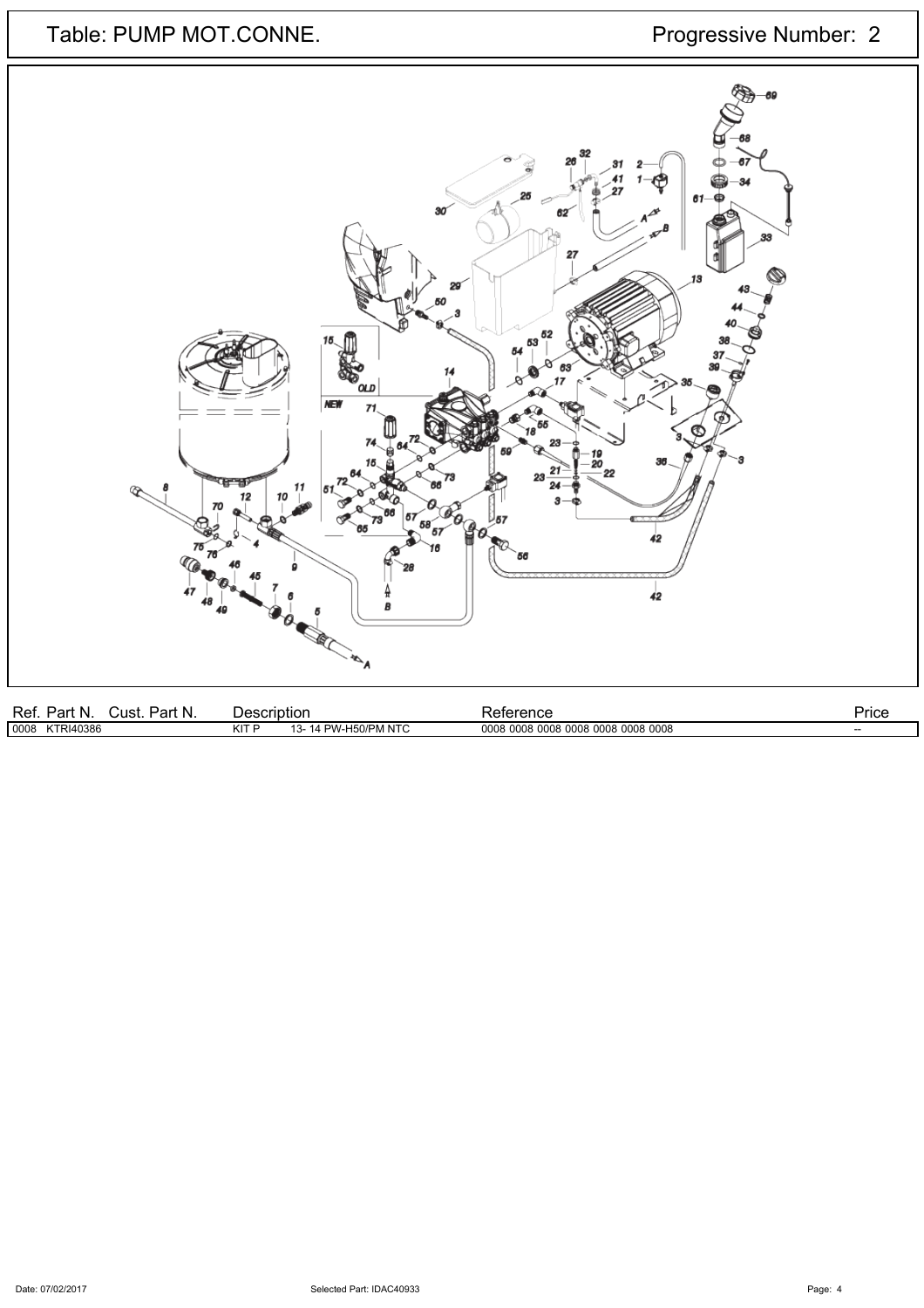### Table: BOILER **Progressive Number: 3**



|      | Ref. K Part N.   | Customer Part N. | Description                           | Qty  | From    | Validity:<br>To | Price                    |
|------|------------------|------------------|---------------------------------------|------|---------|-----------------|--------------------------|
| 0001 | RCDS21120        |                  | <b>RING NUT</b><br>M 26 X 1.5         | 2.00 |         |                 | $\overline{\phantom{a}}$ |
| 0002 | GUGO21222        |                  | O-RING<br>D. 15.54 X 2.62 VIT 80SH    | 2,00 |         |                 | $\overline{\phantom{a}}$ |
| 0003 | GUVR21021        |                  | ANTI-EXTR.RING D. 21 X17 TEF.         | 2,00 |         |                 | $\overline{\phantom{a}}$ |
| 0004 | LAFN44149        |                  | <b>BOILER BOTTOM P176</b>             | 1,00 |         |                 | $\overline{\phantom{a}}$ |
| 0005 | <b>ITTE44175</b> |                  | <b>BOTTOM</b><br>P176 C.TE            | 1,00 |         |                 | $\overline{\phantom{a}}$ |
| 0006 | LAFN44151        |                  | <b>BAND</b><br><b>P176 INX</b>        | 1,00 |         |                 | $\overline{\phantom{a}}$ |
| 0007 | LAFN40037        |                  | D.342 P176 ZN 2V.CPL.<br><b>RING</b>  | 1,00 |         |                 | $-$                      |
| 0008 | LAGR48101        |                  | DOUBLE COIL M26X1.5 P176 30MT, SP.2.6 | 1.00 |         |                 | $\overline{\phantom{a}}$ |
| 0009 | LASL40101        |                  | INT. CYLINDER PM INX                  | 1,00 |         |                 | $\overline{\phantom{a}}$ |
| 0010 | LAFN40688        |                  | EXT. CYLINDER PM-H35/7.5 INX          | 1,00 |         |                 | --                       |
| 0011 | LAFN40269        |                  | <b>BOILER COVER SIPM INX</b>          | 1,00 |         |                 | $\overline{\phantom{a}}$ |
| 0012 | LAFN40270        |                  | <b>BOILER COVER SEPM INX</b>          | 1,00 |         |                 | $\overline{\phantom{a}}$ |
| 0013 | <b>LAFN44244</b> |                  | <b>BAFFLE</b><br>P176 30M INX         | 1,00 |         |                 | $\overline{\phantom{a}}$ |
| 0014 | LAFN40271        |                  | CH.10 X 67.7 M5M/M5M PM<br>PIN        | 3,00 |         |                 | $\sim$                   |
| 0015 | <b>MFVR18226</b> |                  | ELECTR.HOLDER FUT 3°V                 | 1,00 |         |                 | $\sim$                   |
| 0016 | LAFN07641        |                  | <b>PLATE</b><br><b>INX</b>            | 1,00 |         |                 | $\overline{\phantom{a}}$ |
| 0017 | <b>MECA12525</b> |                  | <b>ELECTRODE</b><br><b>FUT</b>        | 1,00 |         |                 | $\overline{\phantom{a}}$ |
| 0018 | <b>UGBR22576</b> |                  | BURNER NOZZLE 1.35 60 S               | 1,00 |         |                 | $\overline{\phantom{a}}$ |
| 0019 | <b>RCDS07642</b> |                  | NOZZLE HOLDER FUT                     | 1,00 |         |                 | $\overline{\phantom{a}}$ |
| 0020 | <b>MPVR18228</b> |                  | OIL WARN-LIGHT D.17 X3                | 1,00 |         |                 | $\overline{\phantom{a}}$ |
| 0021 | <b>VTAE22633</b> |                  | <b>SEEGER</b><br>0.4 X18,30X10,5      | 1,00 |         |                 | $\overline{\phantom{a}}$ |
| 0022 | <b>RCVR08954</b> |                  | <b>ELBOW</b><br>$1/8" - 4B5$          | 1,00 | 03/2015 |                 | $\overline{\phantom{a}}$ |
| 0022 | <b>RCVR40126</b> |                  | BI-CONE CONNEC.T 1/8"M/F D. 4/ 6C NK. | 1,00 | 11/2013 | 02/2015         | $\overline{\phantom{a}}$ |
| 0022 | RCVR89230        |                  | CAP<br>G 1/8 M C/O-RING.              | 1,00 | 07/2013 | 02/2015         | $\sim$                   |
| 0023 | MECB46130        |                  | CABLE<br><b>DLT L=1100</b>            | 1,00 |         |                 | $-$                      |
| 0024 | <b>MECV35335</b> |                  | CABLE<br>A.T. 9.8-23KOHM/M L= 500P    | 2,00 |         |                 | $\hspace{0.05cm}$        |
| 0025 | <b>TBCO40057</b> |                  | DIESEL HOSE PW-H35/7.5 30MT D. 4 IX   | 1,00 |         |                 | $\overline{\phantom{a}}$ |
|      |                  |                  |                                       |      |         |                 |                          |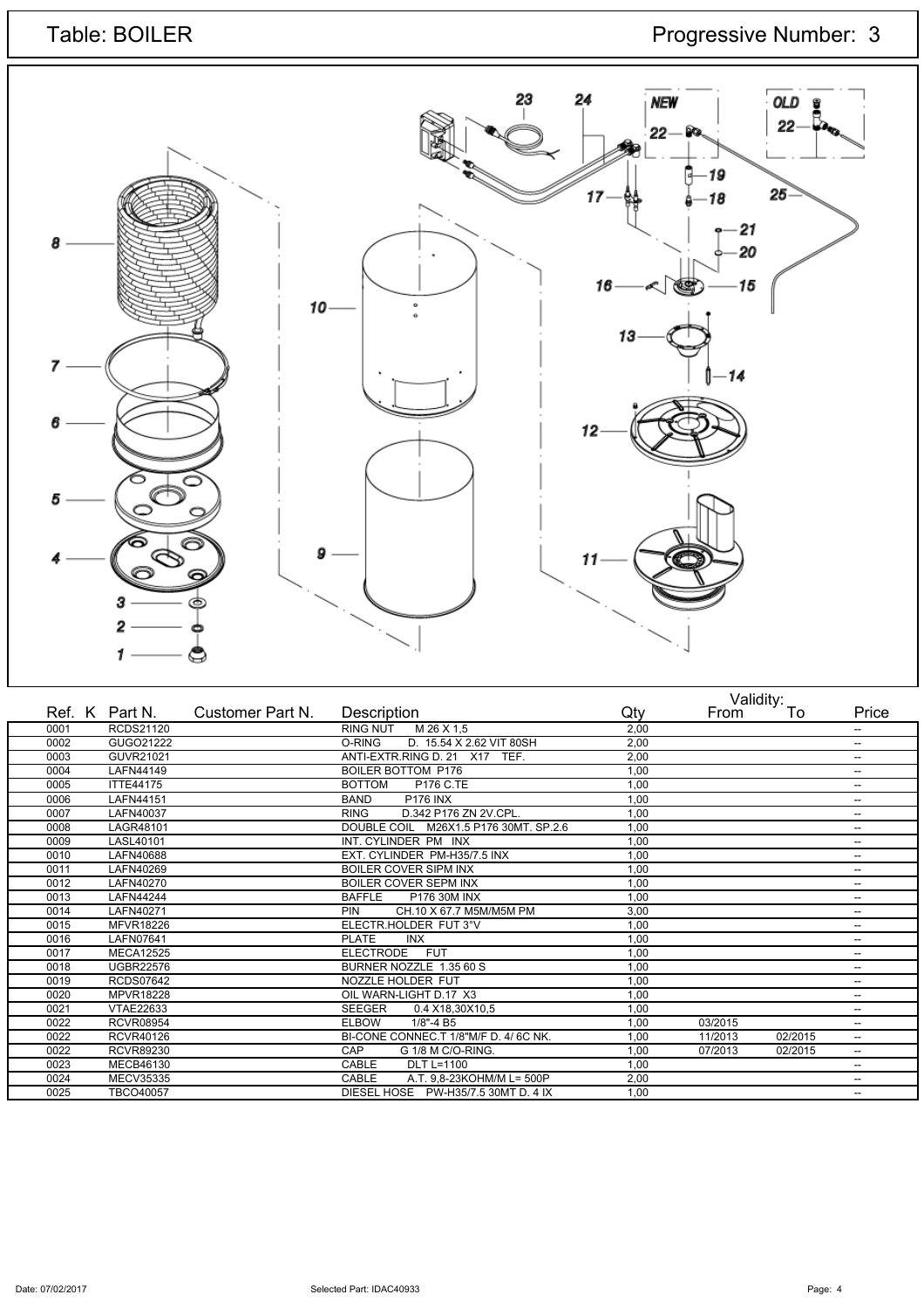## Table: VENTILATOR Progressive Number: 4



| Ref. K Part N.           | Customer Part N.<br>Description       | Qty                                            | Validity: <sub>To</sub><br>From | Price                    |
|--------------------------|---------------------------------------|------------------------------------------------|---------------------------------|--------------------------|
| 0001<br>MPVR40665        | CB4-2PZ.GR.<br><b>SCROLL</b>          | 1,00                                           | 11/2015                         | $\hspace{0.05cm}$        |
| <b>VEVR34275</b><br>0002 | <b>IMPELLER</b>                       | D.160-80 D.12.7 36P B.SX<br>1,00               |                                 | $\sim$                   |
| 0003<br>MOMB34119        | BURNER MOTOR 230-50 IP44 150W A.OR    | 1,00                                           |                                 | $\overline{\phantom{a}}$ |
| FGGT36513<br>0004        | <b>JOINT</b><br><b>HP 0.25 AACO</b>   | 1,00                                           |                                 | --                       |
| 0005<br>PPGS40010        | <b>FUEL PUMP</b>                      | DNF BFA 01L3R1<br>1,00                         |                                 | $- -$                    |
| 0006<br><b>VTRS04931</b> | <b>WASHER</b>                         | COPPER D.13X19X1.5<br>1,00                     |                                 | --                       |
| <b>RCDS00626</b><br>0007 | HOSE FITTING                          | 1/4 M D, 5-7<br>1,00                           |                                 | $\hspace{0.05cm}$        |
| <b>FSVR00427</b><br>0008 | <b>CLAMP</b>                          | D. 12 CLIC 66-110<br>2,00                      |                                 | --                       |
| TBCO06945<br>0009        | L.P. HOSE                             | D. 6-12 10 BAR C. PRESS<br>0,70                |                                 | --                       |
| TBCO06945<br>0009        | L.P. HOSE                             | D. 6-12 10 BAR C. PRESS<br>0,43                |                                 | --                       |
| <b>FSVR11197</b><br>0010 | <b>CLAMP</b><br>D.I. 11 13315         | 2,00                                           |                                 | --                       |
| FTCO10912<br>0011        | FB 13/T NYL.<br><b>FILTER</b>         | 1,00                                           |                                 | $\hspace{0.05cm}$        |
| 0013<br>MECB34463        | CABLE<br>BT L=800 SP. FD              | 1,00                                           |                                 | --                       |
| 0014<br><b>RCVR14014</b> |                                       | BI-CONE CONNEC.DTT 1/8"M B1 D. 2/4 NIK<br>1,00 |                                 | $\sim$                   |
| MPVR88426<br>0015        | <b>CONVEYOR</b>                       | P190 PA6 BK.<br>1,00                           |                                 | $- -$                    |
| 0017<br>MPVR40014        | <b>CONVEYOR</b>                       | CB4-FBX PA6<br>1,00                            |                                 | $\overline{\phantom{a}}$ |
| 0019<br>GUVR40009        | <b>SLEEVE</b><br>SLV H=130            | 1,00                                           |                                 | $- -$                    |
| 0019<br><b>FSVR01873</b> | <b>CLAMP</b><br>LG 31920 9 X500       | 2,00                                           |                                 | $\hspace{0.05cm}$        |
| 0021<br>LAFN10272        | CB <sub>3</sub><br><b>MOTOR PLATE</b> | 1,00                                           |                                 | $- -$                    |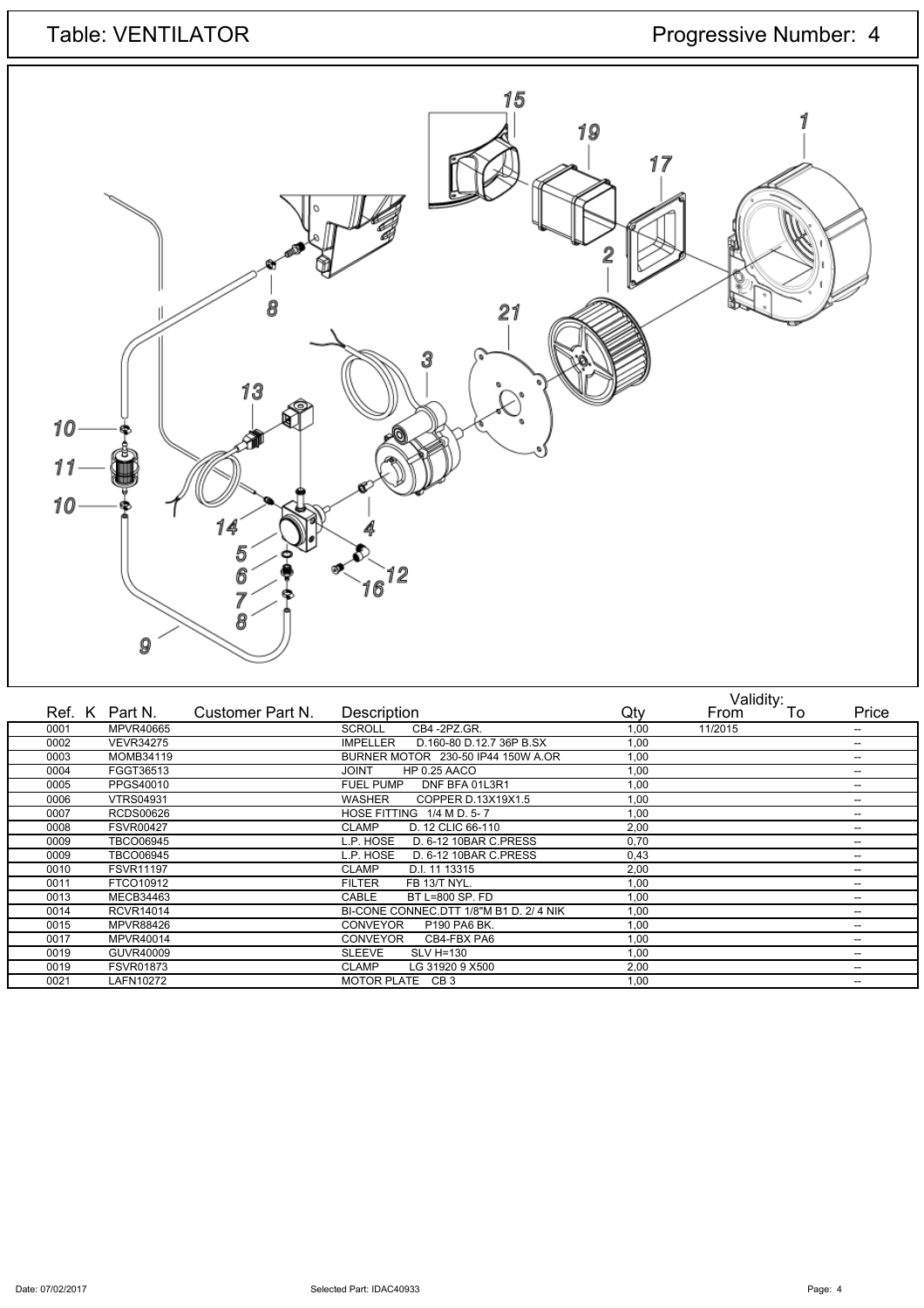## Table: ELECTRIC DIAGR. Progressive Number: 5



|                   |                  |                  |                                            |      | Validity: |    |                          |
|-------------------|------------------|------------------|--------------------------------------------|------|-----------|----|--------------------------|
|                   | Ref. K Part N.   | Customer Part N. | Description                                | Qty  | From      | To | Price                    |
| ĸ                 | METT40022        |                  | <b>CONTACTOR</b><br>SIE 3RT 2026-1AC20 24V | 1,00 |           |    | $\overline{\phantom{a}}$ |
| EV                | MEBE43704        |                  | DNF 24-50<br>COIL                          | 1,00 |           |    | $\hspace{0.05cm}$        |
| G <sub>1</sub>    | <b>MECI40006</b> |                  | SENSOR LEVEL S1.PML.XD.FPJ FST.            | 1,00 |           |    | $\overline{\phantom{a}}$ |
| G <sub>2</sub>    | <b>MECI34444</b> |                  | REED N.C.H185 L=1300<br><b>SWITCH</b>      | 1,00 |           |    | $- -$                    |
| IG                | <b>MECI40017</b> |                  | COMMUTAT.SWITCH0-1-2 UN.                   | 1,00 |           |    | $- -$                    |
| TA                | METR88630        |                  | TRANSFORMER 23/240V-5/60HZ 2X26KV TR.      | 1,00 |           |    |                          |
| <b>TR</b>         | METR40018        |                  | TRANSFORMER<br>25VA 230-400/24 5/60HZ PM   | 1,00 |           |    | $- -$                    |
| TS                | METK34839        |                  | <b>THERMOSTAT</b><br>60°C TR/711-N C.1.5   | 1,00 |           |    |                          |
| CV <sub>1</sub>   | MECB40146        |                  | CABLE<br>H07 RNF 4X2.5 L=6.800             | 1,00 |           |    |                          |
| EC <sub>1</sub>   | <b>MECE40044</b> |                  | <b>PCB</b><br>PW-H5 T-SI/MP V.PL.+CO-2P    | 1,00 |           |    | $- -$                    |
| EC <sub>2</sub>   | MECE40041        |                  | <b>PCB</b><br>LED PW 4/5 GR. FLT.          | 1,00 |           |    |                          |
| <b>NTC</b>        | MEVR40150        |                  | <b>PROBE</b><br>NTC/150 IP65 C.1000        | 1,00 |           |    | $\overline{\phantom{a}}$ |
| POT S             | MEVR40149        |                  | POTENTIOMETER VSH P11S1V0FLSY 5/10K LN.    | 1,00 |           |    | $\overline{\phantom{a}}$ |
| P <sub>1</sub> ,2 | MEPF76254        |                  | PRESSURE SWITCHPR 5 1/4M 25BAR             | 2,00 |           |    | $- -$                    |
|                   |                  |                  |                                            |      |           |    |                          |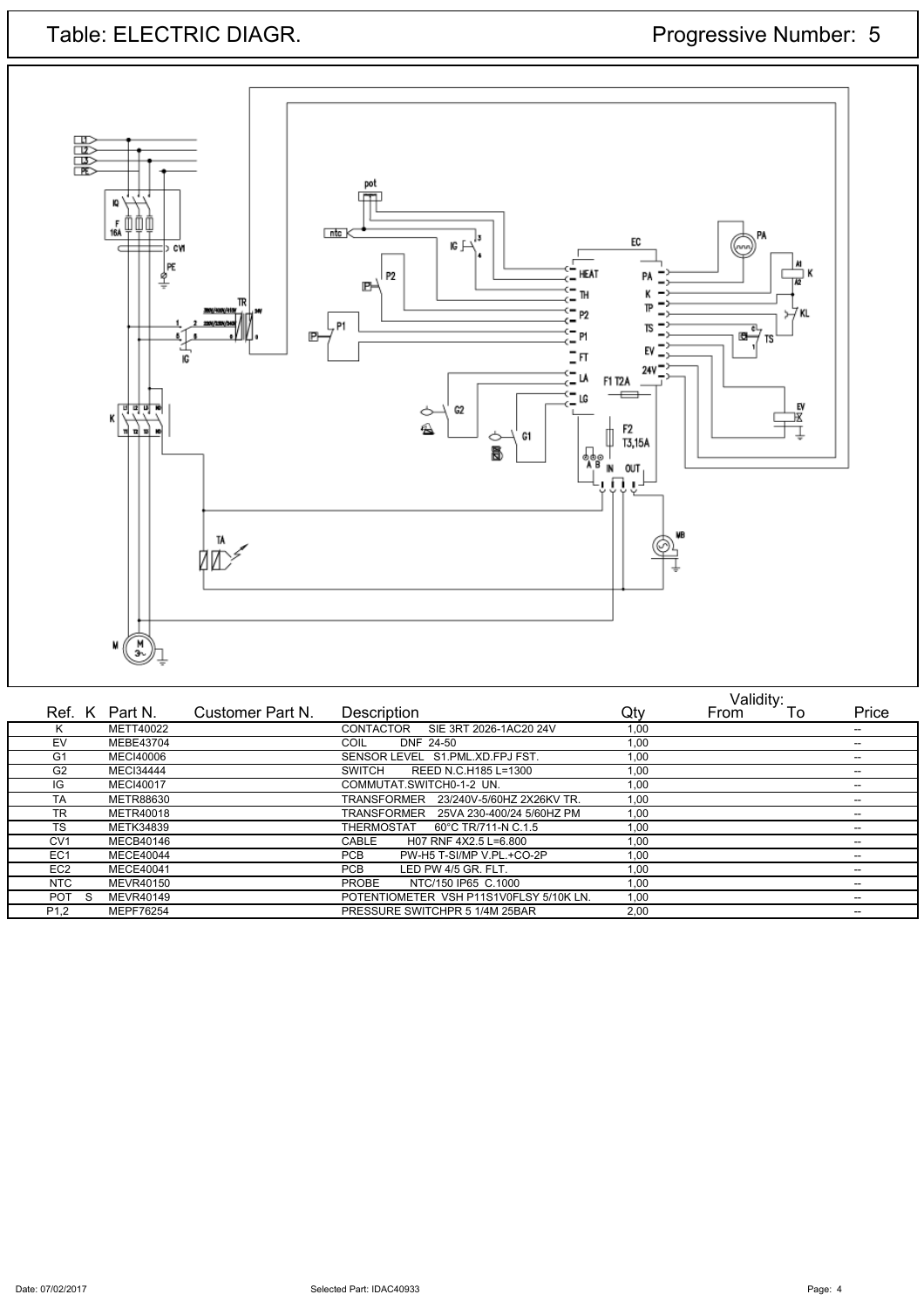

| Ref<br>Part N.<br>Par<br>JUST<br>ıv. | ⊃escription                                                                                | erence<br>''                           | Price |
|--------------------------------------|--------------------------------------------------------------------------------------------|----------------------------------------|-------|
| PO <sub>1</sub><br>KTRI40415<br>.    | <b>117</b><br>$\sim$<br>I P11 PW-H<br>$4 \overline{P}$<br>ົດ<br>VSH.<br>zu-<br>N.<br>,,,,, | <b>POT</b><br>0017 0018 0053 0054 0055 | $- -$ |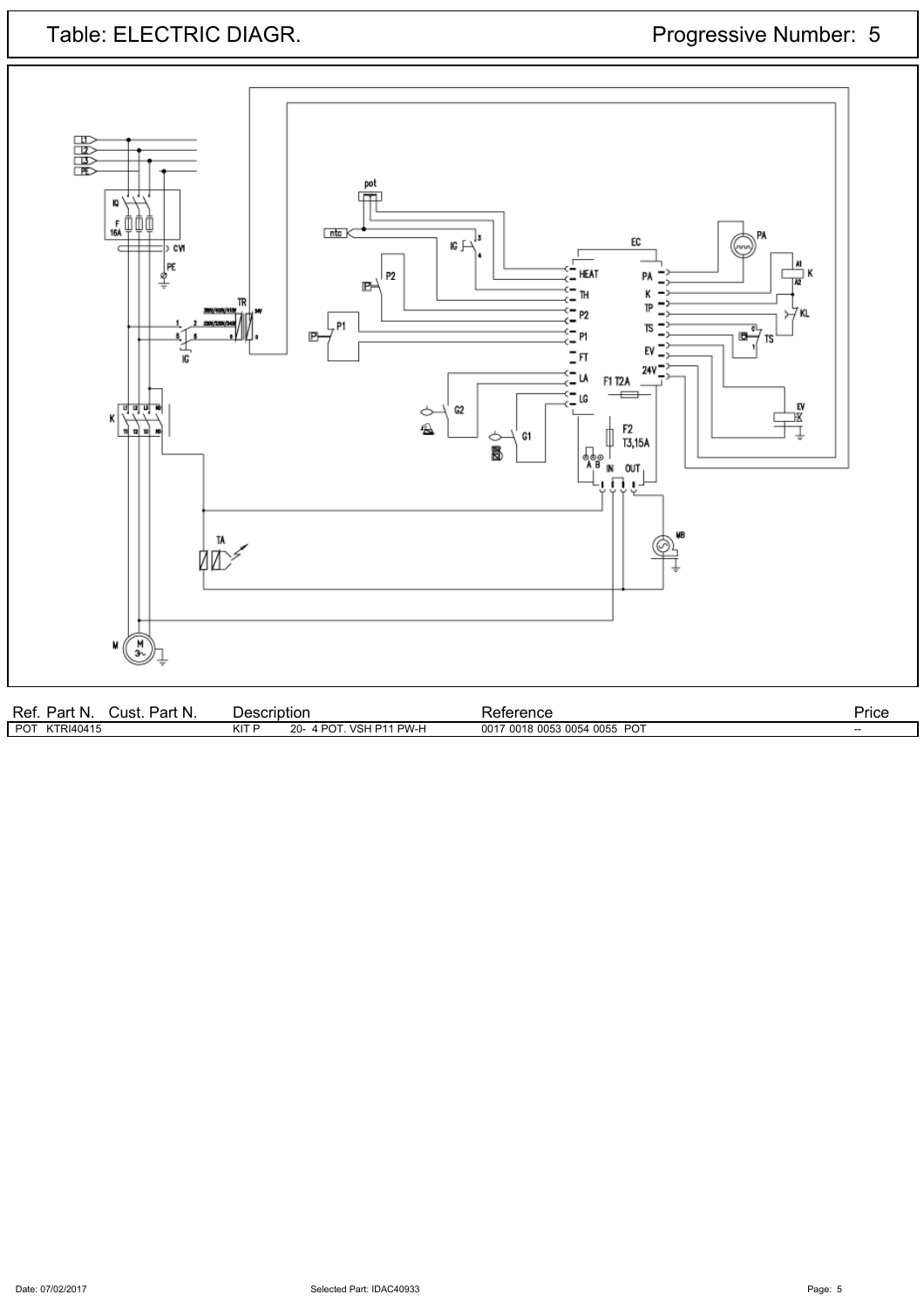| $\begin{array}{c}\n40 \\ 39 \\ 38\n\end{array}$<br>37<br>$\bigcirc$ <sub>e</sub> 31<br>31<br>28 <sup>6</sup><br>$\begin{array}{c}\n\begin{array}{c}\n\searrow \\ \searrow \\ \searrow \\ \searrow \\ 35\n\end{array}\n\end{array}$<br>31<br>$\begin{matrix}\n30 \\ 10\n\end{matrix}$<br>$\tilde{\phantom{a}}$                                           |  |
|---------------------------------------------------------------------------------------------------------------------------------------------------------------------------------------------------------------------------------------------------------------------------------------------------------------------------------------------------------|--|
| 29<br>$\mathbb{S}^{^{23}}$<br>24<br>25<br>$\overline{a}$<br>19<br>$\frac{20}{20}$ 10<br>19<br>$\bf{22}$<br>27<br>可<br>28<br>$\int_{\mathbb{S}^7}$<br>D<br>6 <sup>1</sup><br>$\overline{21}$<br>8<br>26                                                                                                                                                  |  |
| $\begin{array}{c}\n\circ \\ \circ \\ \circ\n\end{array}$<br>م<br>$\backslash$ 11<br>$\begin{array}{r} \n\begin{array}{r}\n12 \\ 13\n\end{array}\n\end{array}\n\qquad\n\begin{array}{r}\n14 \\ \begin{array}{r}\n15\n\end{array}\n\end{array}\n\end{array}\n\qquad\n\begin{array}{r}\n16 \\ \begin{array}{r}\n17\n\end{array}\n\end{array}\n\end{array}$ |  |

|      |                         | Ref. K Part N.   | Customer Part N. | Description                             | Qty   | Validity:<br>To<br>From | Price                    |
|------|-------------------------|------------------|------------------|-----------------------------------------|-------|-------------------------|--------------------------|
| 0001 |                         | PVVR40381        |                  | <b>GUN BODY</b><br>G 5100 G1/4F         | 1.00  |                         | $\overline{\phantom{a}}$ |
| 0002 | $\overline{\mathbf{s}}$ | <b>GUVR40074</b> |                  | ANTI-EXTR.RING D. 3 X 7.4X1.3           | 1,00  |                         | $\overline{\phantom{a}}$ |
| 0003 | $\overline{\mathbf{s}}$ | GUGO21835        |                  | O-RING<br>D. 2.84 X 2.62 VIT. 80SH      | 1,00  |                         | $\overline{\phantom{a}}$ |
| 0004 |                         | PVVR40382        |                  | PISTON GUIDE G 5100                     | 1,00  |                         | $\overline{\phantom{a}}$ |
| 0005 | $\overline{\mathsf{s}}$ | <b>PVVR40112</b> |                  | <b>BALL SEAT</b><br>G 5000              | 1,00  |                         | Ξ.                       |
| 0006 | <sub>S</sub>            | <b>SFVR40002</b> |                  | D.11/32" ALL.GR16<br><b>BALL</b>        | 1,00  |                         | $\overline{\phantom{a}}$ |
| 0007 |                         | MLML40016        |                  | <b>SPRING</b><br>D. 9.4 x21.5x1.6 G5000 | 1,00  |                         | $\overline{\phantom{a}}$ |
| 0008 |                         | GUGO12322        |                  | O-RING<br>D. 14 X 1.78 NBR 90SH         | 1,00  |                         | $\overline{\phantom{a}}$ |
| 0009 |                         | <b>PVVR40383</b> |                  | <b>CONNECTOR</b><br>COLL.G5100 1/4F     | 1,00  |                         | $\overline{\phantom{a}}$ |
| 0010 |                         | <b>VTRS40017</b> |                  | <b>WASHER</b><br>D. 8,2X11,4X1,00       | 4,00  |                         | $\overline{\phantom{a}}$ |
| 0011 |                         | <b>PVVR40384</b> |                  | <b>TUBE</b><br>G 1/4" L.105             | 1,00  |                         | $\overline{\phantom{a}}$ |
| 0012 |                         | <b>RCIN40022</b> |                  | <b>CONNECTOR</b><br>SWIV G5100 1/4F     | 1,00  |                         | $\overline{\phantom{a}}$ |
| 0013 |                         | MPVR40819        |                  | G 5100 SW. BK.<br><b>RING NUT</b>       | 1.00  |                         | $\overline{\phantom{a}}$ |
| 0014 |                         | <b>RCIN40021</b> |                  | <b>JOINT</b><br><b>SWIV 5100 M22</b>    | 1,00  |                         | $\overline{\phantom{a}}$ |
| 0015 | $\overline{\mathbf{s}}$ | <b>GUVR40075</b> |                  | ANTI-EXTR.RING D. 10 X14X1.5            | 1,00  |                         | $\overline{\phantom{a}}$ |
| 0016 | $\overline{\mathbf{s}}$ | GUVR40076        |                  | ANTI-EXTR.RING D. 11.2X14X1.2           | 1,00  |                         | $\overline{\phantom{a}}$ |
| 0017 | <sub>S</sub>            | GUGO15295        |                  | D. 10.82 X 1.78 VIT 80SH<br>O-RING      | 1,00  |                         | Ξ.                       |
| 0018 |                         | PVVR40386        |                  | <b>SCREW</b><br>SW. G 5100              | 1.00  |                         | $\overline{\phantom{a}}$ |
| 0019 |                         | <b>VTVR40047</b> |                  | <b>PLUG</b><br>D. 4X29                  | 2,00  |                         | $\overline{\phantom{a}}$ |
| 0020 |                         | MPVR40820        |                  | <b>TRIGGER</b><br>G 6000-SW             | 1,00  |                         | $\overline{\phantom{a}}$ |
| 0021 |                         | MPVR40821        |                  | SAFETY-DEVICE G 6000-SW                 | 1,00  |                         | $\overline{\phantom{a}}$ |
| 0022 |                         | MPVR40822        |                  | <b>SHELL</b><br>G 6000-SW DX            | 1,00  |                         | $\overline{\phantom{a}}$ |
| 0023 |                         | MPVR40823        |                  | <b>PLATE</b><br>G 6000 GR.DX            | 1,00  |                         | $\overline{\phantom{a}}$ |
| 0024 |                         | <b>PVVR40387</b> |                  | SMALL PISTON G 5100                     | 1.00  |                         | $\overline{\phantom{a}}$ |
| 0025 |                         | MLML40029        |                  | <b>SPRING</b><br>G 5100                 | 1,00  |                         | $\overline{\phantom{a}}$ |
| 0026 |                         | MPVR40824        |                  | SHELL<br>G 6000-SW SX                   | 1,00  |                         | $\overline{\phantom{a}}$ |
| 0027 |                         | MPVR40825        |                  | <b>PLATE</b><br>G 6000 GR.SX            | 1,00  |                         | $\overline{\phantom{a}}$ |
| 0028 |                         | VTVT40043        |                  | AF 4X 14 HILO ZN.N<br><b>SCREW</b>      | 12,00 |                         | $\overline{\phantom{a}}$ |
| 0029 |                         | LCPR40086        |                  | <b>TUBE</b><br>1/4 L=420 ZC. 0°         | 1,00  |                         | $\overline{\phantom{a}}$ |
| 0030 |                         | MPVR40493        |                  | <b>CONNECTOR</b><br>G 5100-SW           | 1,00  |                         | $\overline{\phantom{a}}$ |
| 0031 |                         | MPVR40494        |                  | <b>PROTECTION</b><br>P 420 C/AN.        | 1,00  |                         | $\overline{\phantom{a}}$ |
| 0035 |                         | MPVR40198        |                  | CAP<br>G 5000                           | 1,00  |                         | $\overline{\phantom{a}}$ |
| 0036 |                         | MPVR40495        |                  | CAP<br>G 5100 REM.                      | 1,00  |                         | $\sim$                   |
| 0037 |                         | PVVR40119        |                  | CONNECTION<br>M22X1,5 IRV G5000         | 1,00  |                         | $\overline{\phantom{a}}$ |
| 0038 |                         | <b>RCIN40009</b> |                  | <b>GUDGEON</b><br>G 1/4 F IRV G5000     | 1.00  |                         | $\overline{\phantom{a}}$ |
| 0039 |                         | GUVR40034        |                  | ANTI-EXTR.RING D. 10 X14                | 1,00  |                         | $\overline{\phantom{a}}$ |
| 0040 |                         | GUGO01946        |                  | O-RING<br>D. 9.13 X 2.62 VIT 70SH       | 1,00  |                         | $\overline{\phantom{a}}$ |
|      |                         |                  |                  |                                         |       |                         |                          |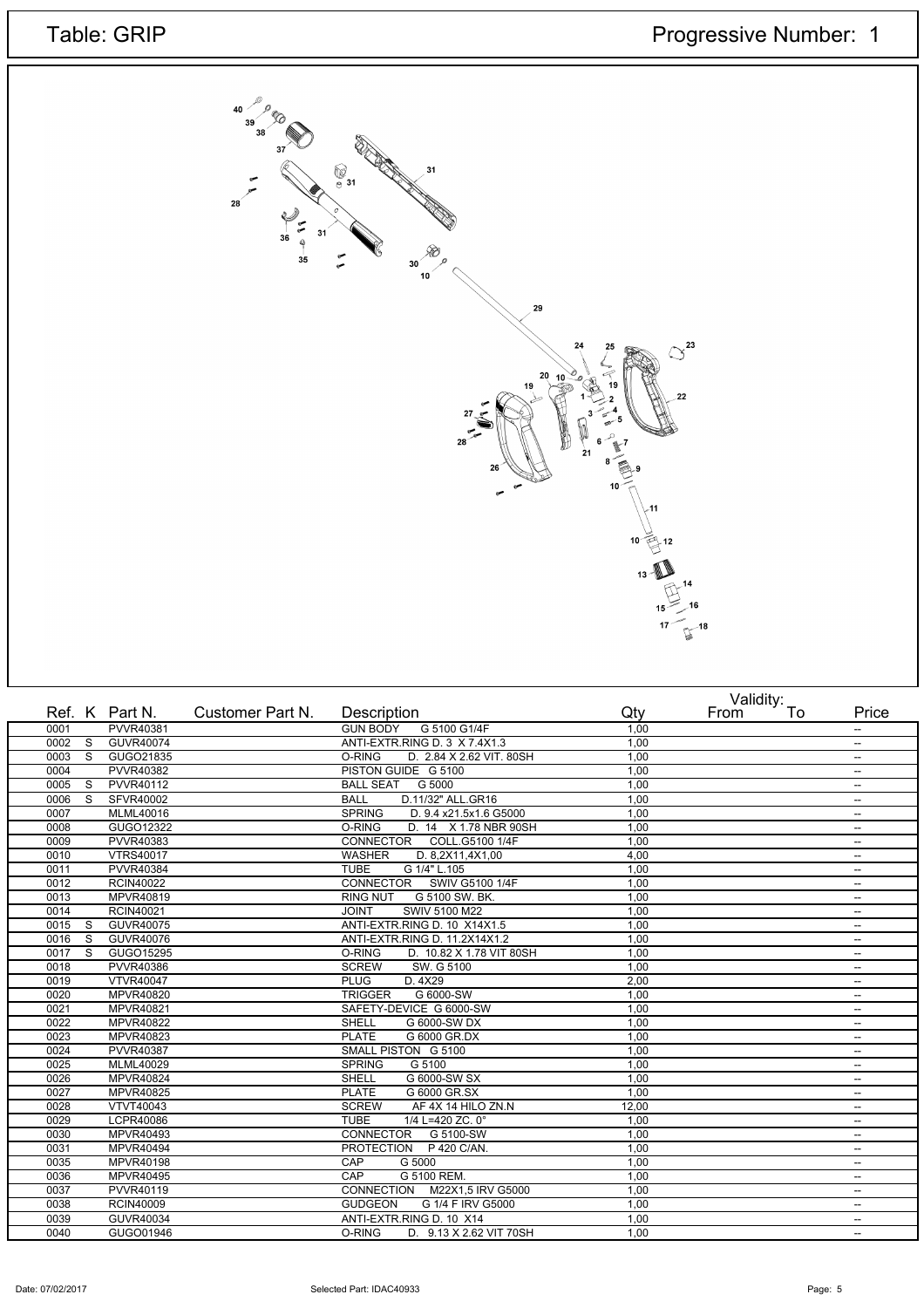| Table: GRIP               |                                                                                                                                                                                                                                                                                                                                                                                                                                                                                                           | Progressive Number: 1 |
|---------------------------|-----------------------------------------------------------------------------------------------------------------------------------------------------------------------------------------------------------------------------------------------------------------------------------------------------------------------------------------------------------------------------------------------------------------------------------------------------------------------------------------------------------|-----------------------|
|                           | 40<br>$39^{\circ}$<br>38<br>$\bigcirc$ 31<br>31<br>$28^7$<br>$\tilde{\phantom{a}}$<br>31<br>36<br>ę<br>$rac{20}{\sqrt{2}}$<br>$\frac{1}{35}$<br>$10$<br>29<br>$\mathbb{S}^{^{23}}$<br>24<br>25<br>$\begin{array}{c} 20 \ \hline \end{array}$ $\begin{array}{c} 10 \ \hline \end{array}$<br>19<br>19<br>22<br>27<br>28<br>6<br>$\mathbf{F}^{\mathbf{7}}$<br>$\overline{21}$<br>8<br>10 <sup>2</sup><br>-11<br>$10^{3}$ $\frac{2}{3}$ $12$<br>$13-1$<br>15<br>17 <sup>2</sup><br>$\mathbb{R}$ <sup>18</sup> |                       |
| Dof Dort N. Cupt. Dort N. | <b>Deference</b><br>Doogription                                                                                                                                                                                                                                                                                                                                                                                                                                                                           | Drioo                 |

| Rei<br>Part <sup>r</sup><br>′Cust.<br>سہر<br>- 18<br>N<br>$\mathbf{d}$ | uption        |                                            | terence                | -<br>Price |
|------------------------------------------------------------------------|---------------|--------------------------------------------|------------------------|------------|
| KTRI40243                                                              | $\sim$<br>ΙМ. | G 5100<br>SWIVEL<br>$26 -$<br>$\sim$<br>zo | 5 0016 0017<br>0015    | $-$        |
| KTRI40414                                                              | 1717<br>M     | 34 G 6000<br>$26 -$                        | 9003 0005 0006<br>0002 | $- -$      |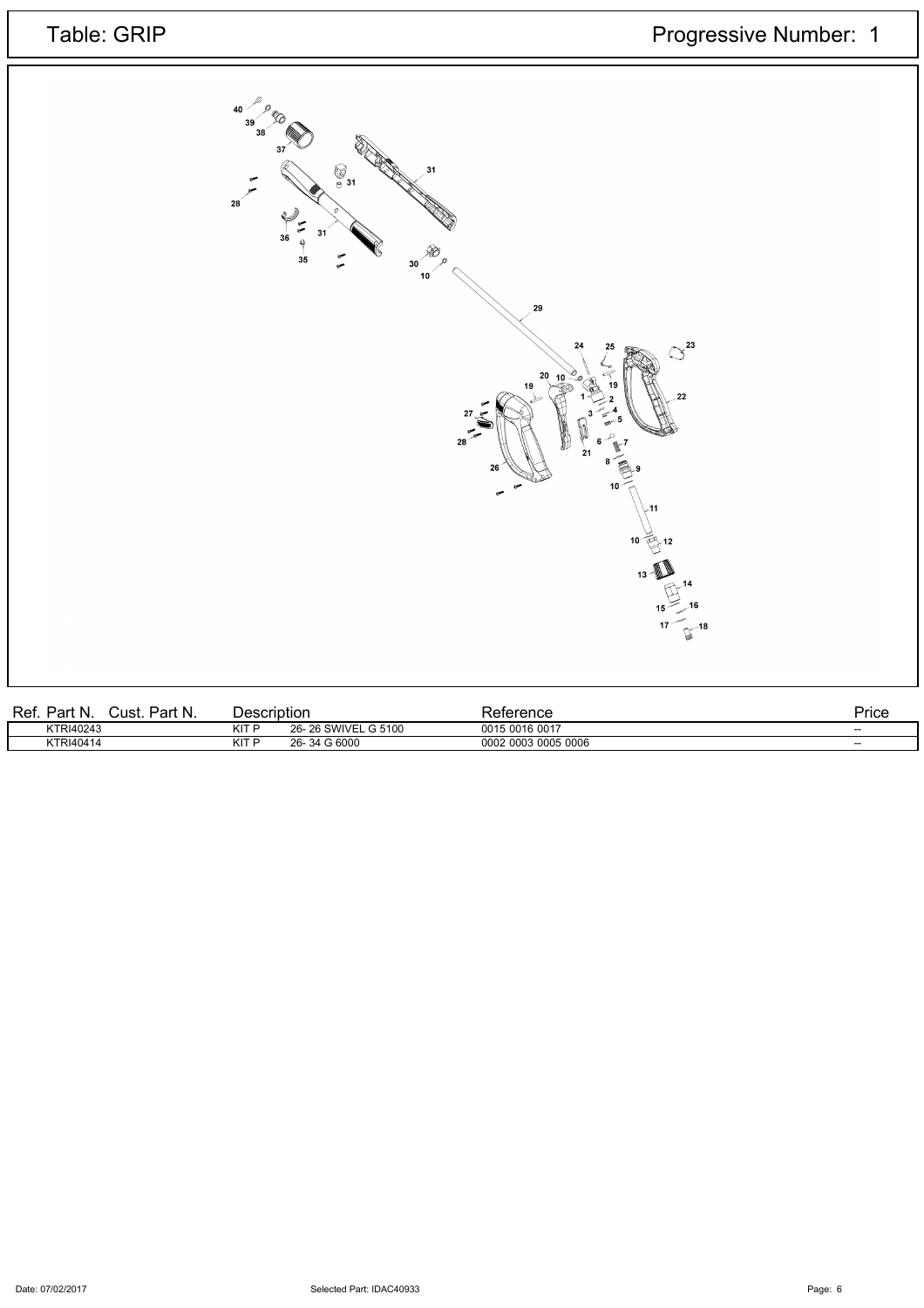Table: DOUBLE EXTENS. Table: DOUBLE EXTENS.



|                |                  |                  |                                          |       | Validity:       |                          |
|----------------|------------------|------------------|------------------------------------------|-------|-----------------|--------------------------|
| Ref. K Part N. |                  | Customer Part N. | Description                              | Qty   | From<br>$\circ$ | Price                    |
| 0001           | <b>PVVR45296</b> |                  | G 1/4M -M22 M +PR.PLS<br><b>COUPLING</b> | 00, ا |                 | $- -$                    |
| 0002           | MPVR45214        |                  | <b>PROTECTION</b><br><b>TB.1/4 MTM</b>   | 1.00  |                 | $\overline{\phantom{a}}$ |
| 0003           | <b>RCGR45737</b> |                  | <b>TAP</b><br>1/8 F LD MTM               | 1.00  |                 | $\overline{\phantom{a}}$ |
| 0004           | LCPR45740        |                  | TUBE<br>1/8 L=660 INOX MTM               | 2,00  |                 | $- -$                    |
| 0005           | <b>MPVR45001</b> |                  | SHELL<br>LD MTM                          | 1.00  |                 | $\overline{\phantom{a}}$ |
| 0006           | <b>RCVR45741</b> |                  | NOZZLE HOLDER 1/4-1/8 F MTM              | 2,00  |                 | $- -$                    |
| 0007           | PVVR43810        |                  | <b>PROTECTION</b><br>L.D. MTM            | 00, ا |                 | $- -$                    |
|                |                  |                  |                                          |       |                 |                          |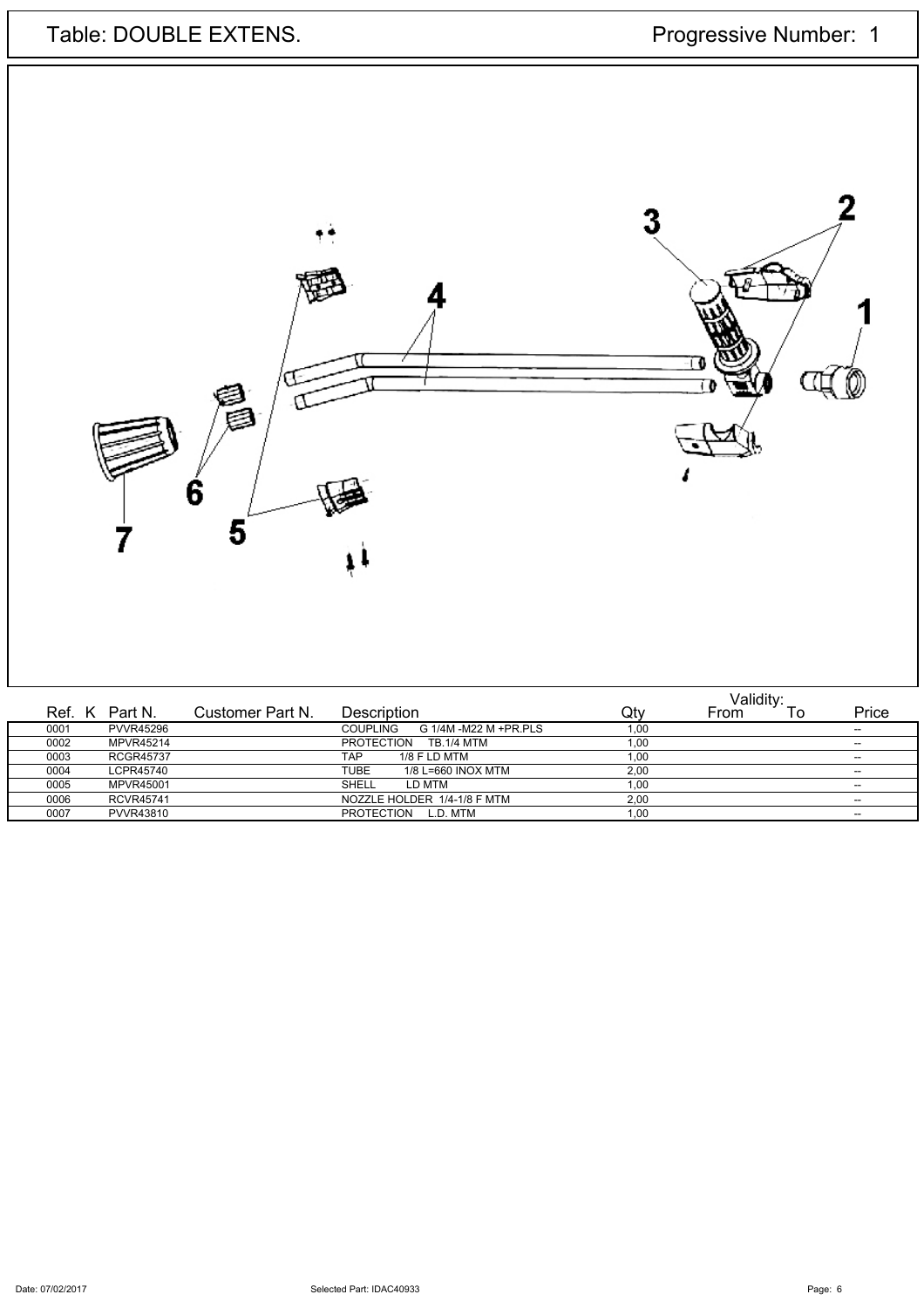

|                                 | Ref. K Part N.   | Customer Part N. | Description                                | Qty  | From | Validity:<br>To | Price                              |
|---------------------------------|------------------|------------------|--------------------------------------------|------|------|-----------------|------------------------------------|
| 0001                            | <b>PVVR40161</b> |                  | CAP<br>AR RR                               | 6.00 |      |                 | $\overline{\phantom{a}}$           |
| 0002                            | GUGO03502        |                  | O-RING<br>D. 17.86 X 2.62 NBR 70SH         | 6.00 |      |                 | --                                 |
| 0003<br><b>S</b>                | VVAM40003        |                  | VALVE UNIT RR                              | 6,00 |      |                 | $\overline{\phantom{a}}$           |
| 0004                            | VTVT63018        |                  | TCEI M 8X55 ZC U.5931<br><b>SCREW</b>      | 8,00 |      |                 | $\overline{\phantom{a}}$           |
| 0005                            | <b>VTRS14242</b> |                  | <b>WASHER</b><br>D. 8.4X13X0.8 UNI7064 SCH | 8.00 |      |                 | $\overline{\phantom{a}}$           |
| 0006                            | <b>MFVR40028</b> |                  | <b>HEAD</b><br>AR RR OT.                   | 1,00 |      |                 | $\overline{\phantom{a}}$           |
| 0007                            | GUGO19245        |                  | D. 17.5 X 2 NBR 70SH<br>O-RING             | 1,00 |      |                 | $\overline{\phantom{a}}$           |
| 0008                            | PVVR40121        |                  | CAP<br>$1/2$ MRC                           | 1.00 |      |                 | --                                 |
| 0009                            | GUGO09720        |                  | O-RING<br>D. 14 X 1.78 NBR 70SH            | 1,00 |      |                 | $\overline{\phantom{a}}$           |
| 0010                            | <b>PVVR40099</b> |                  | 3/8 M HRM<br>CAP                           | 1,00 |      |                 | $\overline{\phantom{a}}$           |
| 0011                            | <b>PVVR40129</b> |                  | CAP<br>$1/4$ MRC                           | 1,00 |      |                 | $\overline{\phantom{m}}$           |
| 0012                            | GUGO01036        |                  | O-RING<br>D. 10.82 X 1.78 NBR 70SH         | 1,00 |      |                 | $\overline{\phantom{a}}$           |
| 0013<br>$\overline{\mathbf{s}}$ | <b>PVVR40122</b> |                  | <b>HEAD RING</b><br>D. 18 RC               | 3,00 |      |                 | $\overline{\phantom{a}}$           |
| 0014<br>- S                     | GUVR40035        |                  | <b>PACKING</b><br>D. 18 RC H.P.            | 3.00 |      |                 | --                                 |
| S.<br>0015                      | GUVR40043        |                  | ANTI-EXTR.RING D.18X28                     | 3,00 |      |                 | $\overline{\phantom{a}}$           |
| $\overline{\mathbf{s}}$<br>0016 | <b>PVVR40162</b> |                  | <b>INTERMED. RING D. 18 RR</b>             | 3,00 |      |                 | $\overline{\phantom{a}}$           |
| $\overline{\mathbf{s}}$<br>0017 | GUVR40036        |                  | <b>PACKING</b><br>D. 18 RC L.P.            | 3.00 |      |                 | $\overline{\phantom{m}}$           |
| - S<br>0018                     | GUVR40037        |                  | ANTI-EXTR.RING D.21                        | 3,00 |      |                 | $\overline{\phantom{a}}$           |
| $\overline{\mathbf{s}}$<br>0019 | GUGO19290        |                  | D. 23.52 X 1.78 NBR 70SH<br>O-RING         | 3,00 |      |                 | $\overline{\phantom{a}}$           |
| 0020<br>-S                      | PVVR40163        |                  | PACKING RETAIN.D. 18 RR                    | 3.00 |      |                 | --                                 |
| 0021                            | VTDD00483        |                  | <b>NUT</b><br>M 8 ZIN UNI 5588             | 3,00 |      |                 | $\overline{\phantom{a}}$           |
| 0022                            | <b>VTRS19394</b> |                  | <b>WASHER</b><br>D. 8X13X0.5               | 3,00 |      |                 | $\overline{\phantom{a}}$           |
| $\overline{\mathbf{s}}$<br>0023 | <b>PIVR40007</b> |                  | <b>PISTON</b><br><b>D.18 RR</b>            | 3.00 |      |                 | --                                 |
| 0024                            | <b>PVVR19233</b> |                  | <b>XTS</b><br><b>DISC</b>                  | 3,00 |      |                 | --                                 |
| 0025<br>-S                      | GUGO09690        |                  | <b>OIL SEAL</b><br>15X 24X 5 NBR70         | 3,00 |      |                 | $\overline{\phantom{a}}$           |
| 0026                            | MFVR40030        |                  | PUMP CRANKCASE AR RR                       | 1,00 |      |                 | $\overline{\phantom{a}}$           |
| 0027                            | PVVR19231        |                  | <b>XTS</b><br>OIL CAP                      | 1,00 |      |                 | $\overline{\phantom{a}}$           |
| 0028                            | GUGO08071        |                  | O-RING<br>D. 4.48 X 1.78 NBR 70SH          | 3,00 |      |                 | $\overline{\phantom{a}}$           |
| 0029                            | <b>PVVR40176</b> |                  | PISTON GUIDE RR                            | 3.00 |      |                 | $\overline{\phantom{a}}$           |
| 0030                            | PVVR40178        |                  | <b>GUDGEON</b><br><b>D. 9 RR</b>           | 3,00 |      |                 | $\overline{\phantom{m}}$           |
| 0031                            | <b>BLVR40002</b> |                  | CONNECTING ROD RR                          | 3,00 |      |                 | $\overline{\phantom{a}}$           |
| 0032                            | GUGO40017        |                  | D. 107.62 X 2.62 NBR 70SH<br>O-RING        | 1,00 |      |                 | $\overline{\phantom{a}}$           |
| 0033                            | MFVR40029        |                  | <b>CRANKASE COVER AR RR</b>                | 1,00 |      |                 | $\overline{\phantom{a}}$           |
| 0034                            | VTVT09913        |                  | <b>SCREW</b><br>TCEI 6X16 UNI5931          | 4,00 |      |                 | $\overline{\phantom{a}}$           |
| 0035                            | GUGO01036        |                  | O-RING<br>D. 10.82 X 1.78 NBR 70SH         | 1.00 |      |                 | $\overline{\phantom{a}}$           |
| 0036                            | PVVR40129        |                  | $1/4$ MRC<br>CAP                           | 1,00 |      |                 | $\overline{\phantom{m}}$           |
| 0037                            | VTVT09913        |                  | TCEI 6X16 UNI5931<br><b>SCREW</b>          | 4,00 |      |                 | $\sim$                             |
| 0038                            | <b>MFVR40021</b> |                  | CRANKASE COVER AR RC LT.                   | 1,00 |      |                 | $\hspace{0.05cm} -\hspace{0.05cm}$ |
| 0040                            | PVVR40179        |                  | OIL INDICATOR RR                           | 1.00 |      |                 | $\overline{\phantom{a}}$           |

Date: 07/02/2017 **Page: 6** Page: 6 Part: IDAC40933 Selected Part: IDAC40933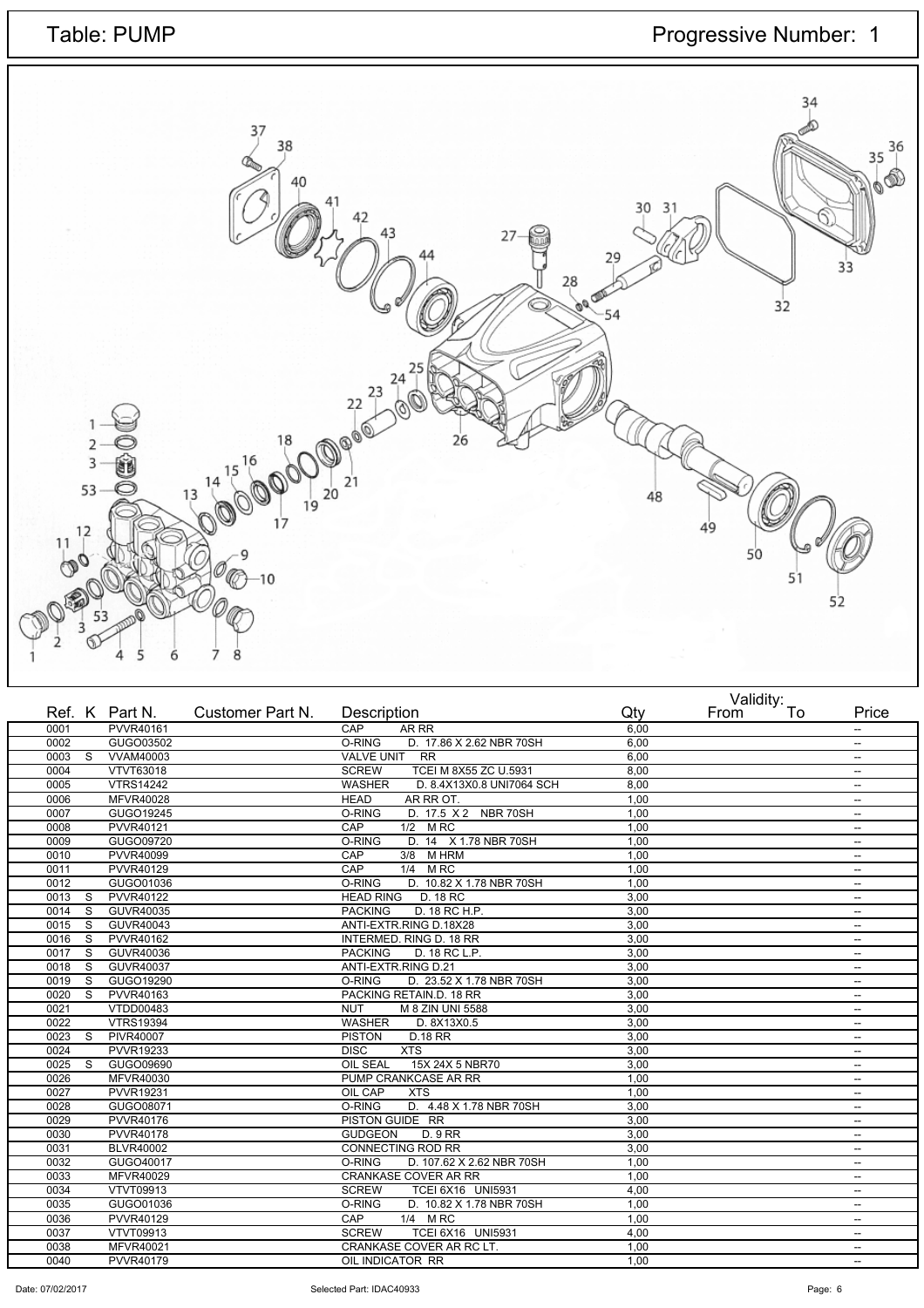| Table: PUMP                                                                                                                                                                                                                                           | Progressive Number: 1                                                                       |
|-------------------------------------------------------------------------------------------------------------------------------------------------------------------------------------------------------------------------------------------------------|---------------------------------------------------------------------------------------------|
| 37<br>38<br>40<br>41<br>42<br>43<br>27<br>44<br>$24^{25}$<br>23<br>2,2                                                                                                                                                                                | 34<br>36<br>3,5<br>$\mathbb{Q}_{\phi}$<br>30 31<br>29<br>33<br>28<br><b>Leg</b><br>32<br>54 |
| <b>Dee</b><br>18<br>26<br>$\frac{2}{3}$<br>Û<br>16<br>15<br>$\begin{array}{c} 1 \\ 19 \end{array}$ 20 $\begin{array}{c} 2 \\ 2 \end{array}$<br>14<br>$53 -$<br>1 <sub>3</sub><br>17<br>12<br>$\frac{11}{90}$<br>9<br>霭<br>53<br>8<br>5<br>6<br>7<br>4 | 48<br>49<br>50<br>5 <sup>1</sup><br>52                                                      |

|                |                  |                                    |      | Validity:  |                          |
|----------------|------------------|------------------------------------|------|------------|--------------------------|
| Ref. K Part N. | Customer Part N. | Description                        | Qty  | To<br>From | Price                    |
| 0041           | <b>PVVR40125</b> | <b>RC</b><br><b>DISC</b>           | 1,00 |            | $\sim$                   |
| 0042           | GUGO09030        | 56X82 X2.62 - NBR<br>O-RING        | 1,00 |            | $\overline{\phantom{m}}$ |
| 0043           | <b>VTAE10405</b> | <b>CIRCLIP</b><br>D. 62 UNI 7437   | 1,00 |            | $- -$                    |
| 0044           | <b>CUVR09654</b> | BALL BEARING 6305                  | 1,00 |            | $\overline{\phantom{a}}$ |
| 0048           | ALMO40012        | AR RR 15LT VRS. N<br><b>SHAFT</b>  | 1,00 |            | $\overline{\phantom{a}}$ |
| 0049           | <b>VTVR41531</b> | <b>KEY</b><br>8X 7X35 UNI 6604A    | 1,00 |            | $- -$                    |
| 0050           | <b>CUVR09654</b> | BALL BEARING 6305                  | 1,00 |            | $\overline{\phantom{a}}$ |
| 0051           | <b>VTAE10405</b> | <b>CIRCLIP</b><br>D. 62 UNI 7437   | 1,00 |            | $\overline{\phantom{a}}$ |
| 0052           | GUGO40018        | 25X 62X 8 NBR70<br>OIL SEAL        | 1,00 |            | $\overline{\phantom{a}}$ |
| 0053           | GUGO02259        | O-RING<br>D. 15.54 X 2.62 NBR 70SH | 6,00 |            | $\overline{\phantom{a}}$ |
| 0054           | GUVR40044        | ANTI-EXTR.RING D. 5 X 8 X1         | 3,00 |            | $\overline{\phantom{a}}$ |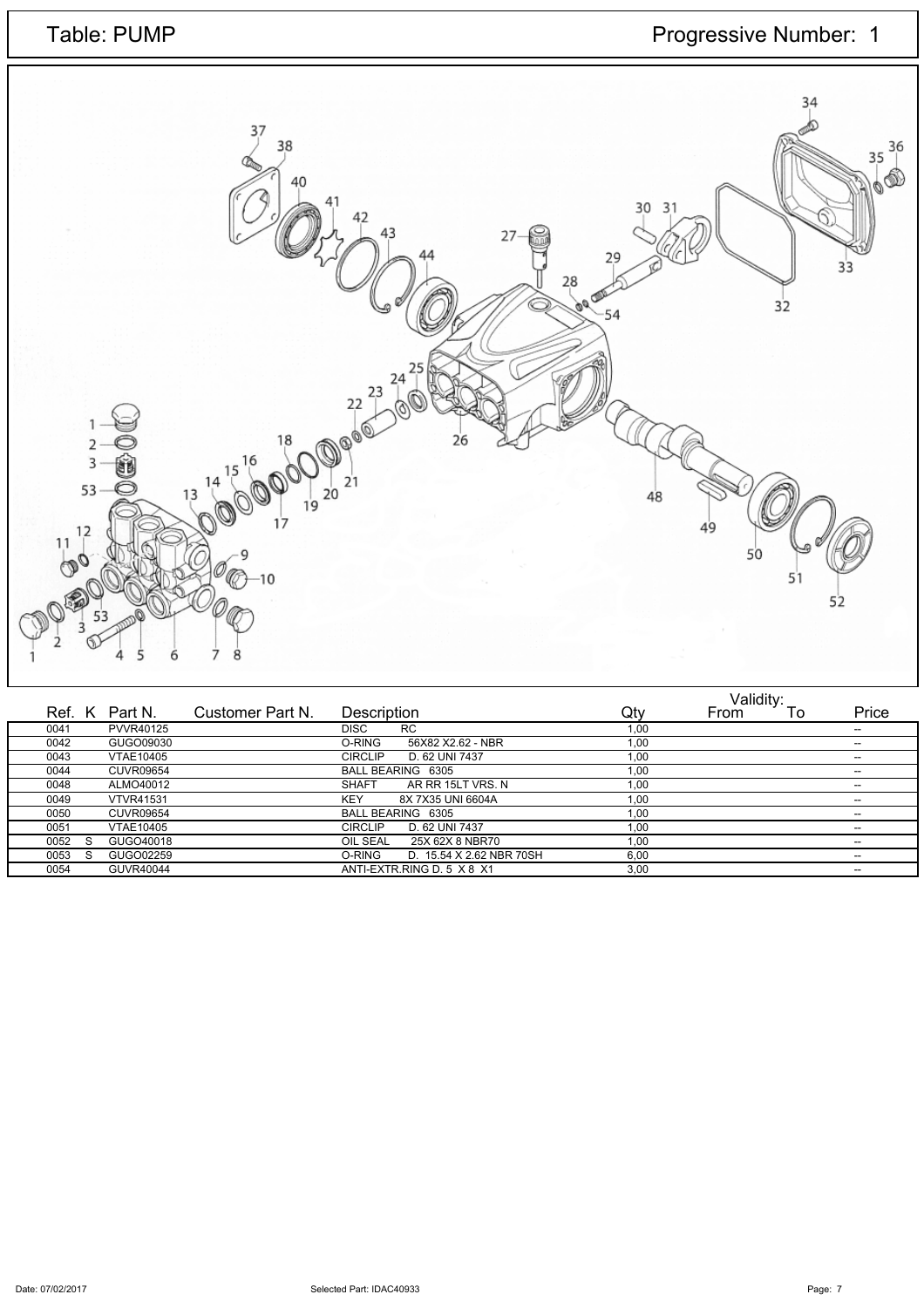

| Ref. Part N.<br>Cust. Part N. | Description |                  | Reference                | Price                    |
|-------------------------------|-------------|------------------|--------------------------|--------------------------|
| <b>KTRI40095</b>              | KIT P       | 15-42903 D.18 RC | 0013                     | $\overline{\phantom{a}}$ |
| KTRI40142                     | KIT P       | 15-42909 RR      | 0003 0053                | $- -$                    |
| KTRI40143                     | KIT P       | 15-42904 D.18 RR | 0023                     | $- -$                    |
| KTRI40144                     | KIT P       | 15-42922 RR      | 0025 0052                | $\overline{\phantom{a}}$ |
| KTRI40145                     | KIT P       | 15-42924 D.18 RR | 0014 0015 0017 0018 0019 | $- -$                    |
| KTRI40146                     | KIT P       | 15-42923 D.18 RR | 0016 0020                | $- -$                    |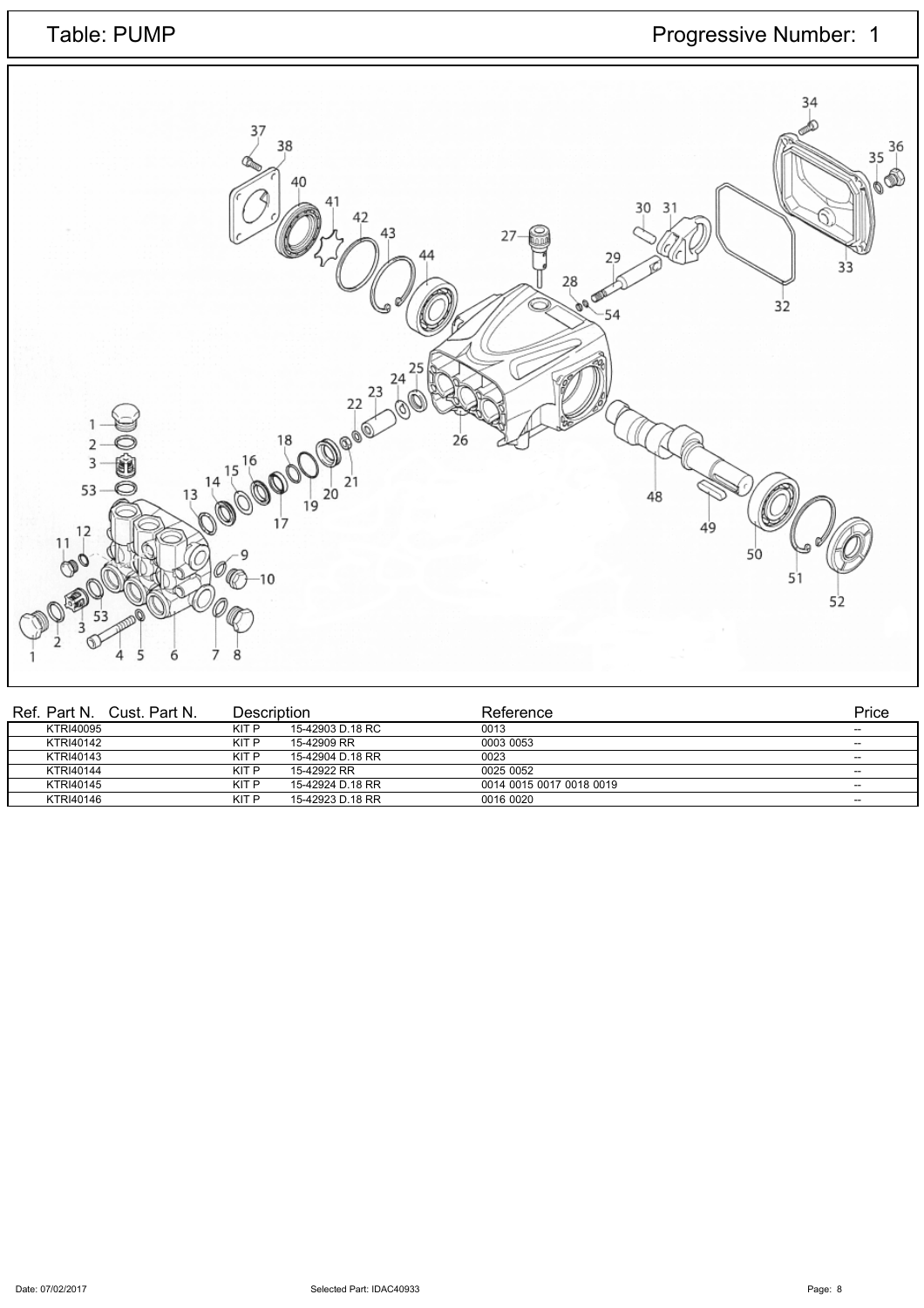

|      |     |                  |                  |                                            |      | Validity: To |                          |
|------|-----|------------------|------------------|--------------------------------------------|------|--------------|--------------------------|
|      |     | Ref. K Part N.   | Customer Part N. | Description                                | Qty  | From         | Price                    |
| 0001 |     | PVVR40362        |                  | <b>VALVE BODY</b><br>VRF <sub>2</sub>      | 1.00 |              | $\overline{a}$           |
| 0002 | -S  | PVVR40363        |                  | <b>VALVE SEAT</b><br>MV124 +OR             | 1,00 |              | $-$                      |
| 0003 | -S  | PVVR40364        |                  | <b>MV124</b><br><b>COUPLING</b>            | 1,00 |              | --                       |
| 0004 | S   | PVVR40365        |                  | <b>MV124</b><br><b>SPACER</b>              | 1,00 |              | --                       |
| 0005 | S.  | GUGO12322        |                  | D. 14 X 1.78 NBR 90SH<br>O-RING            | 1,00 |              | $\overline{\phantom{a}}$ |
| 0006 | S   | GUVR40072        |                  | ANTI-EXTR.RING D. 6.5X 9.4                 | 1,00 |              | --                       |
| 0007 | S   | GUGO83861        |                  | O-RING<br>D. 6.07 X 1.78 NBR 90SH          | 1,00 |              | $-$                      |
| 0008 | S   | GUGO24913        |                  | D. 17.17 X 1.78 NBR 90SH<br>O-RING         | 1,00 |              | --                       |
| 0009 | S   | PVVR40388        |                  | <b>VRF2 RG.165 56A</b><br><b>CONNECTOR</b> | 1,00 |              | $\overline{\phantom{a}}$ |
| 0010 | S   | GUGO03500        |                  | D. 6.75 X 1.78 NBR 70SH<br>O-RING          | 1,00 |              | $\overline{\phantom{a}}$ |
| 0011 | -S  | GUVR40073        |                  | ANTI-EXTR.RING D. 7.1X10 X1.2 TBT          | 1,00 |              | --                       |
| 0012 | -S  | PVVR40367        |                  | SMALL PISTON D.10 VRF2                     | 1,00 |              | --                       |
| 0013 | -S  | <b>PVVR40368</b> |                  | SPRING PLATE MV124 25B                     | 1,00 |              | $- -$                    |
| 0014 | - S | <b>MLML47987</b> |                  | <b>SPRING</b><br>D. 3.25X41.1 MV 625       | 1,00 |              | --                       |
| 0015 | -S  | PVVR40369        |                  | MV167.09<br><b>RING NUT</b>                | 1,00 |              | --                       |
| 0016 | S   | <b>VTVT89696</b> |                  | EI-ST 4X 4 UNI5927 ZC<br><b>SCREW</b>      | 1,00 |              | $\overline{\phantom{a}}$ |
| 0017 | S   | <b>PVVR47989</b> |                  | CAP<br>MV 625 REG.                         | 1,00 |              | --                       |
| 0018 | S   | <b>PVVR47990</b> |                  | <b>RING NUT</b><br>MV 625 REG.             | 1,00 |              | --                       |
| 0019 | -S  | <b>PVVR47991</b> |                  | <b>REGISTER</b><br>MV 625 REG.             | 1,00 |              | --                       |
| 0020 | -S  | <b>PVVR47992</b> |                  | <b>CLAMP</b><br>MV 625 REG.                | 1,00 |              | --                       |
| 0021 | S.  | GUGO46053        |                  | D. 6 X 3 NBR 90SH<br>O-RING                | 1,00 |              | --                       |
| 0022 |     | PVVR40349        |                  | VRT <sub>3</sub><br><b>COUPLING</b>        | 1,00 |              | $- -$                    |
| 0023 |     | MLML40026        |                  | <b>SPRING</b><br>VRT <sub>3</sub>          | 1,00 |              | --                       |
| 0024 | -S  | GUGO12321        |                  | O-RING<br>D. 15.6 X 1.78 NBR 90SH          | 1,00 |              | --                       |
| 0025 |     | PVVR40350        |                  | CONNECTOR<br><b>VRT3 G 3/8F</b>            | 1,00 |              | --                       |
| 0026 |     | GUGO11225        |                  | O-RING<br>D. 10.78 X 2.62 NBR 70SH         | 1,00 |              | --                       |
| 0027 |     | PVVR40373        |                  | <b>CONNECTOR</b><br><b>VRF2.24</b>         | 1.00 |              | $- -$                    |